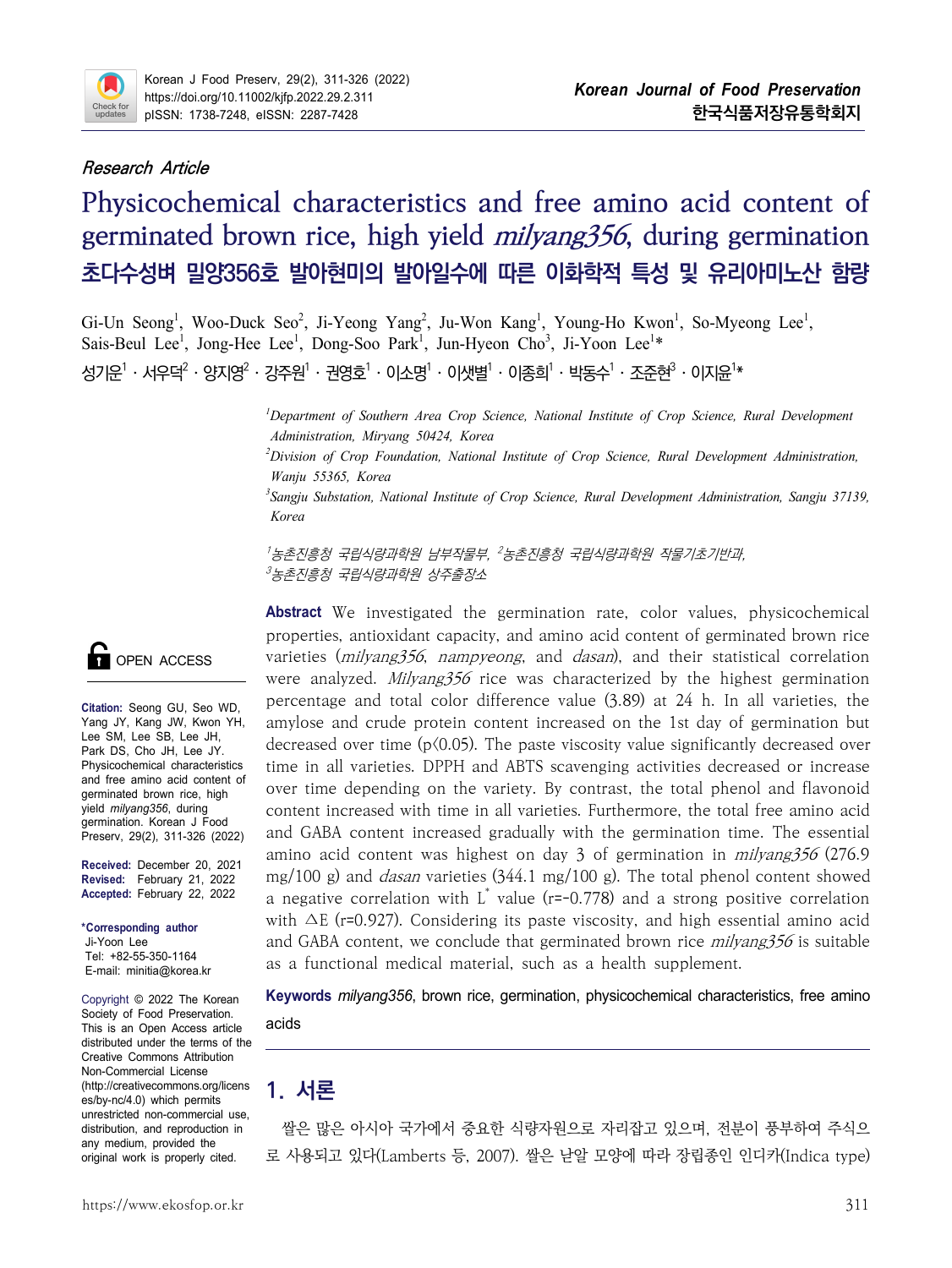서는 자포니카형과 인디카형의 인공교배를 통해 통일형 (Tongil type)의 다수확 품종을 개발하고 있다(Yang 등, 2019). 최근 식생활의 고급화 및 다양화로 인해 쌀 소비량은 매년 감소하는 추세이다(Oh, 2016). 이에 따라 쌀의 소비 확대를 위해 밥쌀용뿐만 아니라 가공적성이 우수한 가공전 용 품종 개발 등의 다양한 노력이 이어지고 있으며(Lee 등, 등 현미의 다양한 생리활성 물질이 증가되었다는 연구도 보<br>2020b; Seong 등, 2021), 건강에 대한 관심과 함께 최근에 고 되고 있다(Cho와 Lim, 2016; Jung 등, 2008; Kim 등, 는 검정색, 적갈색 및 녹색을 띠는 유색미에 대한 관심도 크 게 증가하고 있다(Han 등, 2021). 특히 유색미 중 적미는 일반 현미와는 달리 겨층이 적갈색을 띠는 품종으로 국내에 서는 특수미로 분류되며, 다량의 항산화 물질(tocopherol, tocotrienol, γ-oryzanol, phenolic acids, flavonoids 등)이 미강층에 분포되어 있고, 백미보다 강한 항산화 효과 를 나타낸다고 알려져 있다(Jeon 등, 2019).

벼는 현미 80%, 왕겨 20%로 구성되어 있으며, 현미는 과피, 종피 및 호분층으로 구성된 미강(bran), 배아(germ) 및 배유(embryo)로 이뤄져 있다. 쌀의 배아에는 양질의 단 백질, 필수지방산 및 생리활성 물질이 다량으로 함유되어 있다(Nam 등, 2016). 현미의 영양성분 및 기능성 성분 중 에서도 대표적인 기능성 물질인 γ-aminobutyric acid (GABA)는 자연계에 분포하는 비단백질 아미노산으로 식품 중에서도 야채, 과일, 녹차 그리고 발아현미 등의 식물체에서 많이 보고되고 있다(Jeong 등, 2019). GABA의 효능으로는 인체에서 중추신경계의 억제성 신경전달물질(inhibitory neurotransmitter)로 뇌기능을 촉진시키고, 혈압상승 억제,<br>불면, 불안, 우울증 등의 신경안정효과(Kim 등, 1984)와 당뇨 예방, 혈중 콜레스테롤 및 중성지방의 증가를 억제하 여 고혈압 예방, 비만 억제(Kim 등, 2001) 등의 생리작용 을 한다. 이처럼 현미의 GABA 성분은 기능성 식품 소재로 서의 가치와 소비자의 건강에 대한 관심 증대로 인하여 다 양한 연구가 진행되고 있으나, 그 함량이 낮아 생리활성을 나타내는 농도를 자연적으로 얻기 어려운 단점이 있다. 이 러한 단점을 보완하고 기능성 물질인 GABA 함량을 증대하 기 위해 현미를 발아시키는 가공법이 활용된다(Capanzana 와 Buckle 1997).

곡류의 발아는 종자에서 뿌리와 싹이 나오는 과정을 말 하며, 적당한 수분과 온도 조건에서 종자의 외피 호흡이 증

와 단립종인 자포니카(Japonica type)로 구분되고, 국내에 제가하여 각종 효소 작용이 활성화된다. 발아된 현미의 경우, 세포벽 부해효소가 작용하여 외피 일부가 가수부해되어 조 직이 연해져 식감이 향상되고 전분, 단백질 등이 분해되어 올리고당과 아미노산 함량이 증가한다(Choi 등, 2004; Choi 등, 2009). 또한, 발아과정중 γ-oryzanol, tocols, policosanols, stigmasterol, squalene, phytosterols 등 현미의 다양한 생리활성 물질이 증가되었다는 연구도 보 2012). 이처럼 발아 가공법은 현미의 단점을 보완함과 동 시에 여러 가지 생리적 기능을 향상시킴에 따라 발아현미의 다양한 활용을 위해 취반 특성(Cho 등, 2017), 선식 등의 가공원료로서의 이용(Bang 등, 2017) 등의 연구들이 보고 되고 있다. 그러나 발아현미에 관하여 화학적 조성과 그 함 량에 관한 연구는 많이 진행된 바 있지만, 산업체에서 최적 원료곡 선정을 위한 개별 품종의 발아일수에 따른 발아현미 의 물리화학적 특성 및 항산화능에 대한 연구는 미흡한 실 정이다.

> 따라서 본 연구에서는 국내에서 육성된 통일형 초다수성 적미인 밀양356호를 자포니카형 남평과 통일형 다산을 대 항산화능 및 GABA 성분을 포함한 유리아미노산 함량을 비 교 분석하였고, 그 상관성을 조사하여 발아현미 이용 확대 를 위한 기초자료로 이용하고자 한다.

# **2. 재료 및 방법**

### **2.1. 실험재료 및 현미 발아**

본 연구에 사용된 시료는 2020년 국립식량과학원 남부 작물부(Department of Southern Area Crop Science, National Institute of Crop Science, Miryang, Korea) 에서 농촌진흥청 표준재배법에 의하여 시험포장에서 생산 된 초다수성 적미인 밀양356호와 대비 품종으로 남평과 다 산을 이용하였다. 남평은 자포니카형의 중만생종으로 전국 적으로 재배 비율이 높은 품종이고(Kim 등, 2011), 다산 품종은 통일형 초다수성 가공용 품종으로서 대비 품종으로 선택하였다(Kim 등, 2017). 발아현미의 제조는 수확한 정 조를 임펠라식 현미기(FC2K, Yamamoto)를 이용하여 왕 겨를 제거한 후 우량 현미를 선별하였으며, GABA 함량 증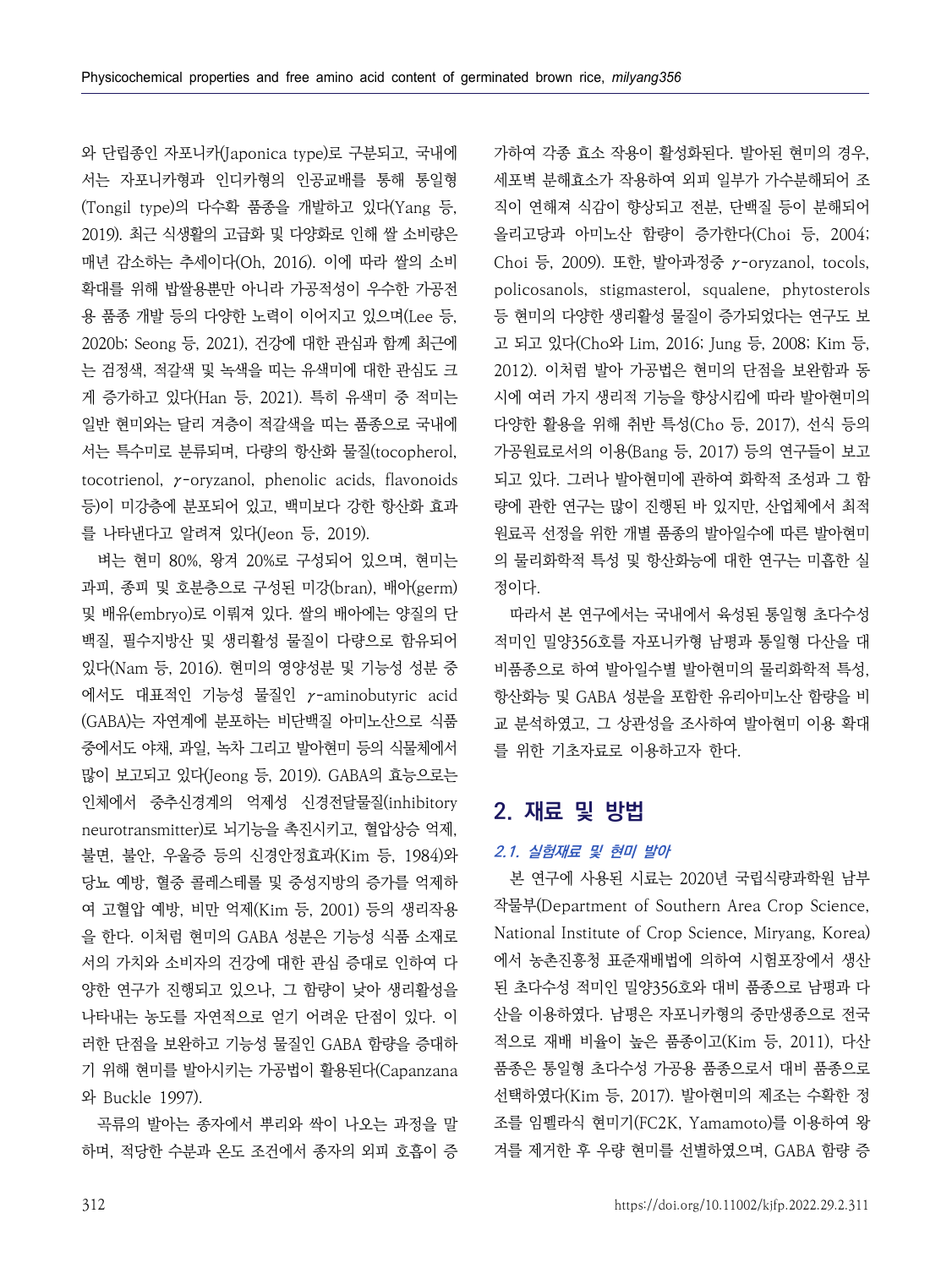진을 위한 선행연구를 참고하여 발아일수를 설정하였다 (Han 등, 2014). 우량 현미는 27℃로 설정된 볍씨 발아기 (BG-300A/B, Bulls, Seongju, Korea)를 이용하여 증류 수에 24시간 동안 침지하였으며, 24시간 이후 볍씨 발아기 의 온도는 30℃로 변경하여 4일 동안 24시간 간격으로 발 아일수에 따라 발아시켰다. 침지 동안 불순물 제거와 부패 방지를 위해 증류수는 12시간 간격으로 교환해 주었다. 발 아일수에 따라 종료된 발아현미는 여분의 수분을 제거하고,<br>-70℃에서 동결시킨 후 동결건조장치(FDU-2100, EYELA, Tokyo Rikakikai Co., Ltd., Tokyo, Japan)를 이용하여 건조하였다. 건조된 분말은 색도, 유리아미노산 함량 분석 을 위한 시료로 사용하였고, 항산화능 분석은 건조된 분말 1 g에 80% methanol 10 mL를 섞은 후 37℃에서 24시간 진탕 추출하여 원심분리(3,000 rpm, 10 min)하고, 상등액 을 0.45 μm syringe filter로 여과 후 분석용 시료로 사용 하였다.

### **2.2. 발아율 측정**

현미의 발아율은 현미 100개를 기준으로 하였으며, 전체 현미에서 싹이 나온 수를 계수하여 발아율을 계산하였다.<br>최소 측정단위가 mm인 캘리퍼스(530-101, Mitutoyo, Kawasaki, Japan)로 현미 싹의 길이를 측정하여 초엽장의 길이가 1 mm 미만인 발아현미는 발아되지 않은 것으로 분 류하여 발아율에서 제외하였다.

### **2.3. 발아현미의 색도 측정**

발아현미의 색도 측정은 표준백색판으로 보정된 색차계 (CM-3500d, Konica Minolta Co., Osaka, Japan)를 이 용하여 명도(lightness)를 나타내는 CIE L"값, 적색도 \_ \_ q5g= (redness)를 나타내는 CIE a \*값, 황색도(yellowness)를 나타 내는 CIE b \*값을 측정하였으며, 전반적인 색차(total color difference, ∆E)는 아래의 식을 이용하여 계산하였다. '-- ''-' '' '' '' '' ''<br>*'' '' '' '' ''*<br>의 색도 측정은 표준백색'<br>4, Konica Minolta Co.,<br>도(lightness)를 나타내는<br>' '값을 측정하였으며, 전반<br>'<br>'값을 측정하였으며, 전반<br>(<br><u>AE)는</u> 아래의 식을 이용<br><br>(<br>AE)는 아래의 식을 이용<br>''<br>'' (AZ')<sup>2</sup>+(Aa')<sup>2</sup>+(Ab')<sup>2</sup>

 $\Delta E = \sqrt{(\Delta L^*)^2 + (\Delta a^*)^2 + (\Delta b^*)^2}$ 

### **2.4. 발아현미의 조단백질 측정**

발아현미의 조단백질 함량은 시료 0.6 g을 micro insert ring을 끼운 mini sample cup에 채운 뒤, sample cup

backs를 이용하여 시료 내 공극을 없애준 후, 실온 조건 가 시광선 및 근적외선 대역(400-2,500 nm)에서 근적외선 (near-infrared, NIR) 스펙트럼을 측정하였다. 스펙트럼 측정은 NIR spectroscopy(XM-1100 series, FOSS NIR Systems Inc., Laurel, MD, USA)를 이용하였으며, 단백 질 함량 계산은 NIRS 예측 모델이 입력된 NIRS 전용프로 그램인 ISI scan version 4.5.0(InfraSoft International, Port Matilda, PA, USA)을 사용하였다(Oh 등, 2017; Song 등, 2014).

### **2.5. 발아현미의 아밀로스 함량 측정**

발아현미의 아밀로스 함량은 Juliano(1971)의 비색 정 량법에 따라 측정하였다. 시료 0.1 g에 ethanol 1 mL와 1 N sodium hydroxide 9 mL를 가하여 90℃ 건조기에 20분간 넣어 호화시킨 후 증류수를 넣어 전량이 100 mL가 되도록 하였다. 이 중 5 mL를 취하여 1 N acetic acid 1 mL와 2% I2-KI(iodine solution) 2 mL를 가하여 발색시 키고 증류수를 넣어 전량이 100 mL가 되도록 하였다. 이 시액을 30℃ 인큐베이터에서 반응시켜 흡광도 620 nm의 파 장에서 UV/Vis spectrophotometer(UV-2700, Shimadzu Co., Kyoto, Japan)를 이용하여 측정하였다.

### **2.6. 발아현미의 호화특성 측정**

호화특성은 신속점도측정기(rapid viscosity analyzer, RVA)(RVA-TecMaster, Perten Instruments AB, Hagersten, Sweden)를 이용하여 측정하였다. 시료 3 g(수분함량 12% 기준)을 RVA용 알루미늄 용기에 담고 증류수 25 mL를 가 하여 0-1분은 50℃, 1-4.7분은 95℃까지 상승, 4.7-7.2분 은 95℃를 유지, 7.2-11분은 50℃까지 냉각, 11-13분은 50℃를 유지하면서 점도를 측정하였다. 신속점도측정기의 측정치는 호화개시온도(initial pasting temperature), 최 고온도 도달시간(peak time), 최고점도(peak viscosity, P), 최저점도(trough viscosity, T), 50℃에서 냉각점도 (final viscosity, F)로부터 breakdown(P-T)과 set back (F-T) viscosity를 계산하여 비교하였다.

#### **2.7. 발아현미의 DPPH 라디칼 소거능 측정**

발아현미의 DPPH 라디칼 소거 활성 측정은 Blois(1958)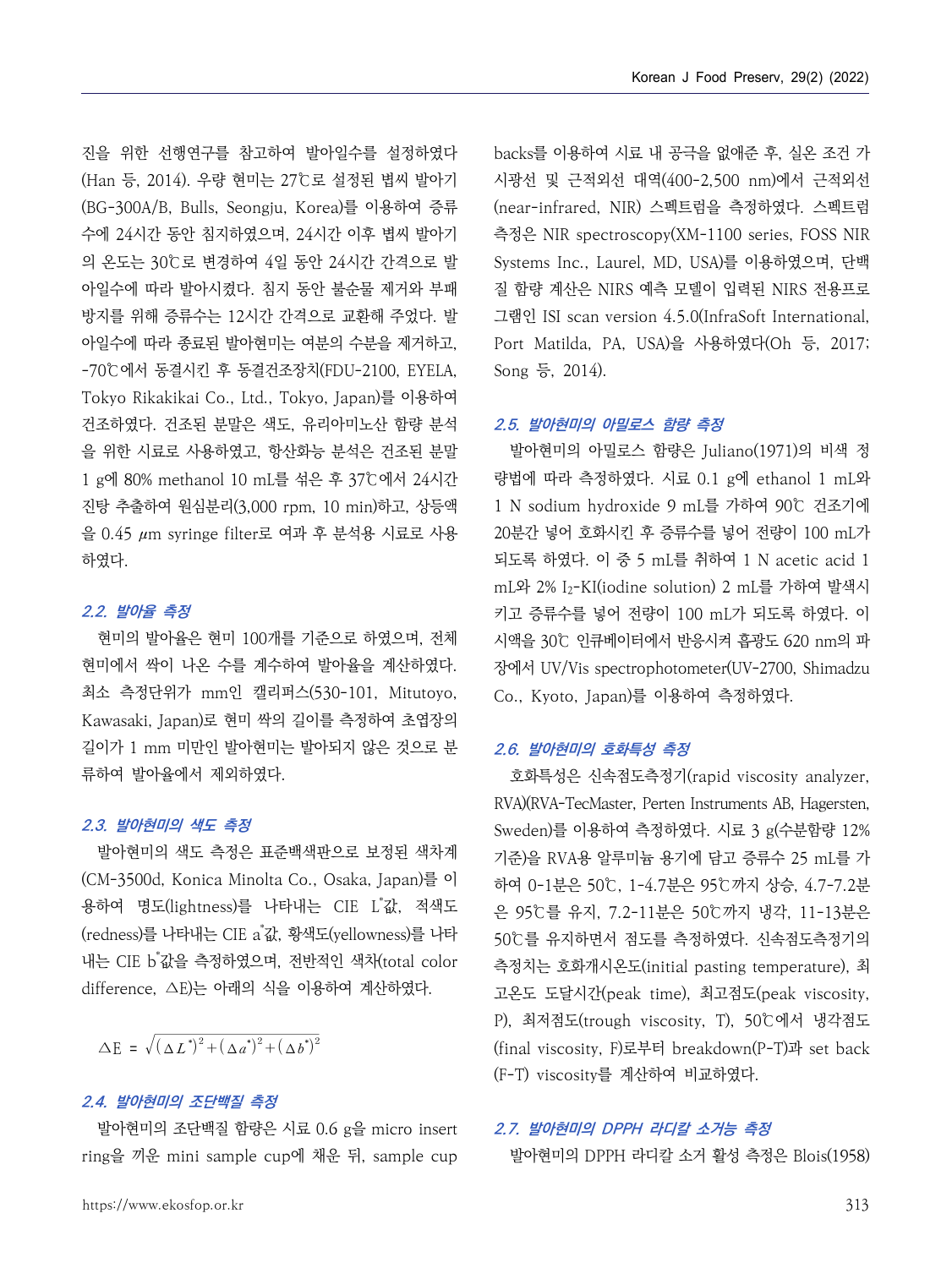의 방법을 일부 변형하여 측정하였다. 96 well plate에 분석 용 시료 50 μL와 0.15 mM DPPH 용액 200 μL를 혼합하 여 30분간 암실에서 반응시킨 후, 517 nm에서 multimode plate reader(Thermo Scientific Varioskan Flash, Thermo Fisher Scientific, Waltham, MA, USA)를 이용 하여 흡광도를 측정하였으며, 아래 식을 이용해 저해율을 mitrate nonahydrate 50  $\mu$ L를 가해 6분간 반응시킨 후, 계산하여 IC<sub>50</sub>값으로 나타내었다. emical properties and free amino acid cor<br>일부 변형하여 측정하였다. 96 well plate<br>0 µL와 0.15 mM DPPH 용액 200 µL를<br>: 암실에서 반응시킨 후, 517 nm에서 mul<br>:ader(Thermo Scientific Varioskan<br>Fisher Scientific, Waltham, MA, USA)<br>:도를 측정하였으며, 아래 식을 이용해

$$
DPPH radical scavenging activity (%) = \n\left[ \frac{(Abssample + DPPH) - (Abssampleblank)}{(Abs DPPH) - (Abs Solution)} \right] \times 100 \n\left[ \frac{(AbsDPPH) - (AbsSolution)}{Solvent} \right]
$$

### **2.8. 발아현미의 ABTS 라디칼 소거능 측정**

발아현미의 ABTS 라디칼 소거 활성은 Re 등(1999)의 방법을 일부 변형하여 측정하였다. ABTS solution은 7 mM 2,2´-azino-bis(3-ethylbenzothiazoline-6-sulfonic acid) diammonium salt와 2.45 mM potassium persulfate를 1:1(v/v)로 혼합한 후 4시간 동안 4℃에서 반 응시켰다. 그 후 ABTS solution을 734 nm에서 흡광도가 0.7-0.8 사이가 나오도록 약 5배 정도 희석한다. 96 well plate에 희석한 ABTS solution 225 μL와 분석용 시료 25  $\mu$ L를 넣고 암실에서 1분간 반응시킨 후, 734 nm에서 multimode plate reader를 이용하여 흡광도를 측정하였 으며, 아래의 식을 이용해 저해율을 계산하여 IC<sub>50</sub> 값으로 나타내었다.  $\vec{E} = \vec{E} \cdot \vec{E}$ <br>)로 혼합한 후 4시간 동안 4℃<br>S solution을 734 nm에서 흩<br>도록 약 5배 정도 희석한다. 9<br>; solution 225 µL와 분석용<br>1분간 반응시킨 후, 734 reader를 이용하여 흡광도를 측<br>용해 저해율을 계산하여 IC<sub>50</sub><br>, activity (%) =<br>*Abs sample — Abs sample blank*<br>*Abs contr* 



## **2.9. 발아현미의 총폴리페놀 함량 측정**

총폴리페놀 화합물 함량 측정은 Folin-Ciocalteu 방법을 이용하여 측정하였다. 분석용 시료 10 μL에 10% sodium carbonate 200 μL를 가하고 실온에서 3분간 반응시켰다. 이후 1 N Folin-Ciocalteu's phenol reagent 10 μL를 가 하고 37℃에서 27분간 반응시키며, 750 nm에서 multimode plate reader를 이용하여 흡광도를 측정하였다. 표준물질 gallic acid 검량선의 회귀식에서 gallic acid equivalent (mg GAE/g)로 환산하여 함량을 나타내었다.

# **2.10. 발아현미의 총플라보노이드 함량 측정**

총플라보노이드 화합물 함량 측정은 Zhishen 등(1999) 의 방법을 일부 변형하여 측정하였다. 분석용 시료 70 μL 에 50% ethanol 430 μL와 5% sodium nitrite 50 μL를 가하여 20분간 실온에서 반응시켰다. 이후 10% aluminium 1 N sodium hydroxide 500 μL를 넣고 510 nm에서 multimode plate reader를 이용하여 흡광도를 측정하였 다. 표준물질 catechin 검량선의 회귀식에서 catechin equivalent(mg CE/g)로 환산하여 함량을 나타내었다.

#### **2.11. 발아현미의 유리아미노산 분석**

유리아미노산 성분의 분석을 위해 시료 1 g에 증류수 10 mL를 섞어 30℃에서 5시간 동안 초음파 추출하여 원심분 리(15,000 rpm, 30 min)하고, 상등액을 0.2 μm Syringe filter로 여과하였다. 여액 10 μL를 vial에 넣고 AccQ-Tag Ultra derivatization kit(Waters Co., MA, USA)의 유도 체화 시액 중 borate buffer 70 μL와 flour reagent 2A 20 μL를 섞어 실온에서 5분간 방치한 후 55℃에서 10분간 반응시켜 형광유도체화하여 분석용 시료로 하였다. 유리아 미노산의 분석은 Waters ACQUITY UPLC TUV system (Waters Co., MA, USA)에 2475 fluorescence(FLR) 검 출기와 AccQ-Tag Ultra C18(2.1×100 mm, 1.7  $\mu$ m) 컬럼을 이용하였다. 검출기에 사용된 파장은 여기파장 350 nm와 방출파장 450 nm이고, 칼럼오븐 온도는 49℃, 주입 량은 1 μL, 유속은 0.7 mL/min의 속도를 유지하였다. 분 리는 이동상 A용액 100% Acc-Tag Ultra Eluent A, B용 액 deionized water:AccQ-Tag Ultra Eluent B(90:10, v/v), C용액 deionized water 및 D용액 100% AccQ-Tag Ultra Eluent B를 이용하여 gradient의 방법으로 분 석하였다.

#### **2.12. 통계처리**

본 실험에 대한 결과 값은 평균과 표준편차(Mean±SD) 로 나타내었고, Statistical Analysis System(9.4, SAS Institute, Cary, NC, USA)을 이용하여 one-way ANOVA 분석을 실시한 후, Duncan's multiple range test로 발아 시기에 따른 차이를 검정하였으며(p<0.05), 요인들 간의 상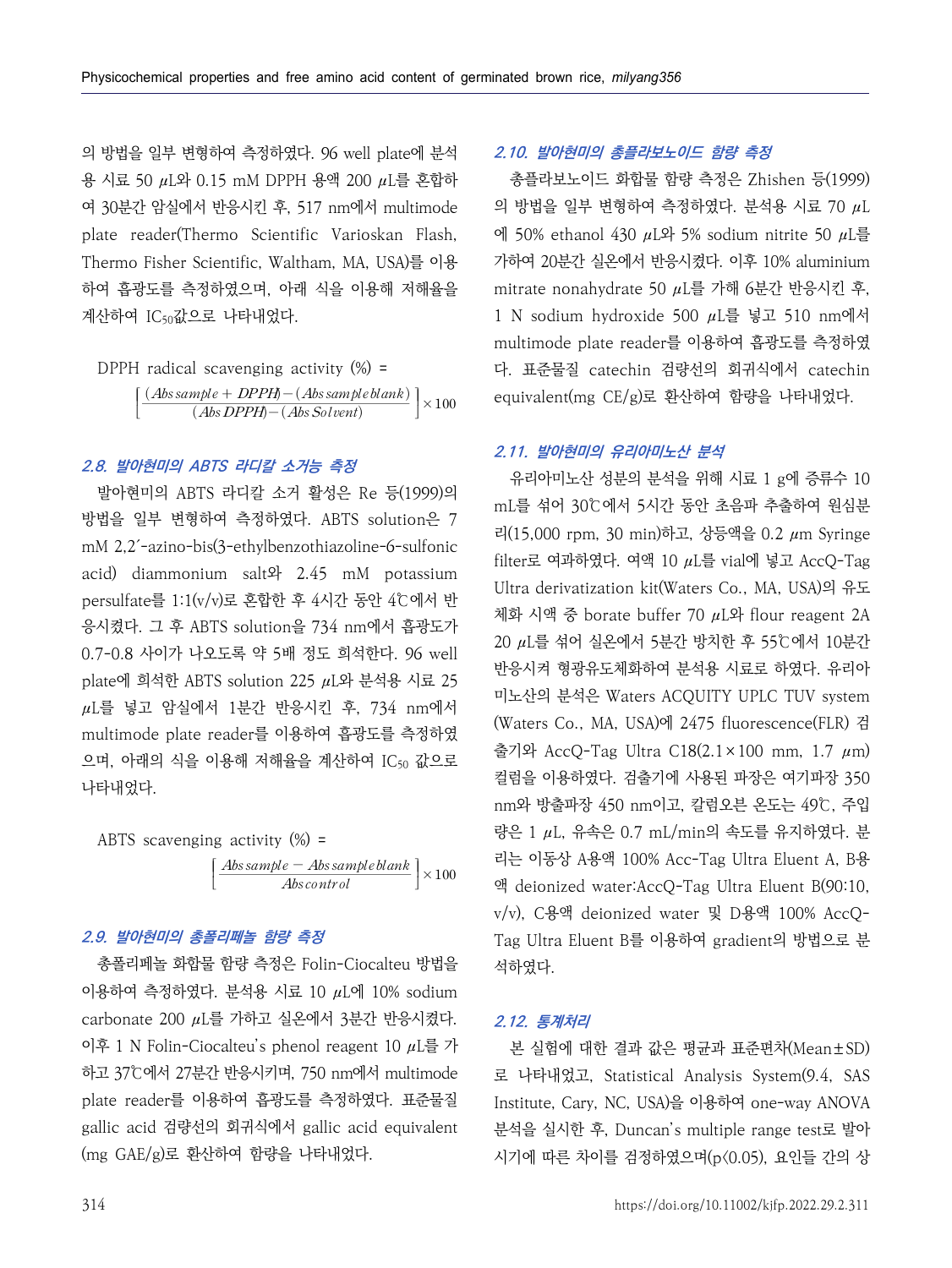관성은 Pearson's correlation coefficient로 분석하였다.

# **3. 결과 및 고찰**

# **3.1. 발아율**

발아일수에 따른 발아율은 Fig. 1에 나타내었다. 발아율 은 생리학적으로 종자의 수명 및 품질을 평가하는 방법 중 하나로 알려져 있으며, 발아현미는 싹이 1-5 mm 자란 것으 로, 발아 조건은 온도 25-30℃, 습도 90% 이상으로 알려져 있다(Watanabe 등, 2004). 발아율은 품종, 수확 후 저장 조 건, 환경 요인에 의해 영향을 받으며, 현미로 도정하는 과정 에서 배(embryo)의 물리적 손상에 의해 외부가 노출되면 산 화되기 쉬워 발아력을 상실할 수 있다(Kim 등, 2012). 또한,<br>낮은 발아율을 나타내는 현미는 자체 활력을 잃은 것으로 취 반 후 윤기 감소, 찰기와 질감 저하, 고미취 생성 등 쌀 품질 의 저하를 나타낸다(Kim 등, 2007). 발아일수 1일 차에는 초다수성 밀양356호가 발아율 70%로 초기 발아율이 가장 높게 나타났으며, 남평은 발아율 62%, 다산은 발아율 34% 로 나타났다(p<0.05). 발아일수 2일 차에는 밀양356호와 남 평의 발아율이 각각 84% 및 91%로 높게 나타났으나, 다산 은 발아율 56%로 낮게 나타났다(p<0.05). 발아일수 3일 차



**Fig. 1. Germination rate according to germination days of brown rice.** Data values were expressed as mean±SD (n=3). Bar with different letters are significant statistical difference (p<0.05) by Duncan's multiple range test.

부터 밀양356호와 남평의 발아율은 90% 이상으로 나타났으 나, 다산은 발아일수 3일과 4일 차에 발아율이 각각 79% 및 84%로 다른 품종들과 비교하였을 때 발아율이 낮게 나타났 다(p<0.05). Kwak 등(2015)의 연구에 따르면 저장기간에 따라 현미의 발아율 및 지방산가 등 품질 저하가 자포니카보 다 통일형 품종이 느리다고 하였으며, 발아현미는 일정기간 발아시킨 현미를 건조하여 식용으로 이용하기 때문에 발아 일수가 짧을수록 유리하다(Kim 등, 2001). 따라서 통일형 초다수성 적미인 밀양356호는 일반계와 같이 발아율이 높아 가공용 소재 등의 상업적 용도에 적합하다고 사료된다.

### **3.2. 발아현미의 색도**

발아일수에 따른 발아현미의 색도는 Table 1에 나타내 었다. 밝기를 나타내는 L \*값은 품종에 따라 밀양356호 77.10-82.74, 남평 86.61-87.64, 다산 86.36-87.62의 범위를 보였다. 발아일수에 따라 밀양356호의 밝기는 점차 증가하는 것으로 나타났으나, 남평과 다산은 큰 변화를 나 타내지 않았다. 적색도 a \*값은 적색에서 녹색을 나타내는 값으로, 품종에 따라 밀양356호 1.98-4.61, 남평 –0.22- 0.26, 다산 -0.25-0.34의 범위로 모든 발아현미의 a˚값은 발아일수가 증가함에 따라 그 값은 감소하는 것으로 나타났 다(p<0.05). 그러나 황색도 b"값은 황색에서 청색을 나타내 는 값으로 품종에 따라 밀양356호 7.26-10.26, 남평 7.76-10.95, 다산 7.37-11.41의 범위로 모든 발아현미의 b \*값은 발아일수가 증가함에 따라 그 값이 증가하는 것으로 나타났다(p<0.05). 밀양356호의 초기값과 발아일수 4일 차 의 L \*값과 a \*값의 변화가 각각 5.64 및 2.63으로 다른 품종 들과 비교하였을 때 남평(L\*, 0.06; a\*, 0.48)과 다산(L\*,<br>0.39; a\*, 0.25)보다 그 차이가 크게 나타났다. 그러나 밀양 0.39; a<sup>\*</sup>, 0.25)보다 그 차이가 크게 나타났다. 그러나 밀양 356호의 초기값과 발아일수 4일 차의 b゙값 변화는 0.56으 로 크지 않았으나, 남평은 2.16 및 다산은 4.04로 크게 나 타났다. 이러한 색도의 주된 변화는 현미를 수침 처리함에 따라 발아일수가 길어지면, 녹색을 띠는 새싹과 뿌리가 생 육함에 따라 그 영향으로 발아현미의 색도가 변화는 것으로 사료된다(Lurstwut와 Pornpanomchai, 2017).

전반적인 색차를 나타내는 ∆E값은 national bureau of standards(NBS)의 기준에 따라 ∆E값이 1.5-3.0이면 noticeable, 3.0-6.0이면 appreciable, 6.0-12면 much라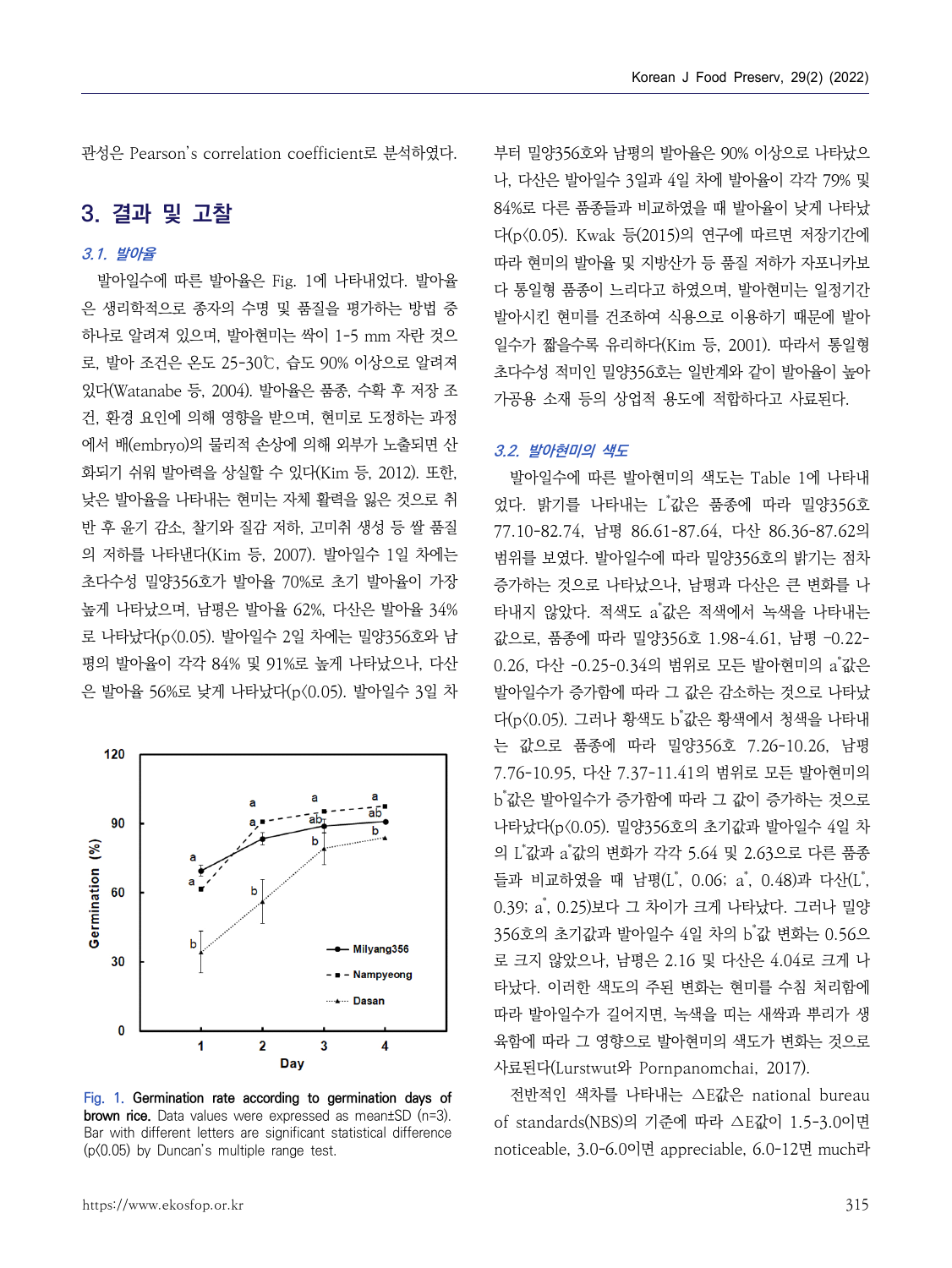| Variety    | Day                 | $L^{*1)}$               | $a^*$                         | $\mathsf{b}^*$               | $\triangle\!\mathsf{E}$      |
|------------|---------------------|-------------------------|-------------------------------|------------------------------|------------------------------|
| Milyang356 | 0                   | 77.10±0.28d2)           | 4.61±0.13 <sup>a</sup>        | $9.70 \pm 0.26^{\circ}$      |                              |
|            |                     | 80.05±0.48°             | $2.96 \pm 0.12^b$             | 7.81±0.19°                   | $3.89 \pm 0.24$ °            |
|            | $\mathbf{2}$        | 81.09±0.10 <sup>b</sup> | $2.19 \pm 0.06$ <sup>d</sup>  | 7.26±0.43 <sup>d</sup>       | $5.27 \pm 0.16^b$            |
|            | 3                   | 81.51±0.66 <sup>b</sup> | $2.37 \pm 0.09$ <sup>c</sup>  | $9.62 \pm 0.14^b$            | $4.96 \pm 0.56^b$            |
|            | 4                   | 82.74±0.55 <sup>a</sup> | 1.98±0.06 <sup>e</sup>        | 10.26±0.07 <sup>a</sup>      | $6.25 \pm 0.49$ <sup>a</sup> |
| Nampyeong  | $\mathsf{O}\xspace$ | 87.20±0.09 <sup>b</sup> | $0.26 \pm 0.02$ <sup>a</sup>  | 8.79±0.05°                   | $\qquad \qquad -$            |
|            |                     | 87.49±0.03 <sup>a</sup> | $0.22 \pm 0.01^a$             | $8.43{\pm}0.01^{\circ}$      | $0.46 \pm 0.01$ <sup>d</sup> |
|            | $\mathbf{2}$        | 87.64±0.09 <sup>a</sup> | $0.21 \pm 0.08^a$             | 7.76±0.30 <sup>e</sup>       | $1.13 \pm 0.24$ <sup>c</sup> |
|            | 3                   | 86.61±0.19°             | $0.01 \pm 0.03^b$             | $10.01 \pm 0.07^{\text{b}}$  | $1.39 \pm 0.04^b$            |
|            | 4                   | 87.14±0.03 <sup>b</sup> | $-0.22 \pm 0.02$ <sup>c</sup> | 10.95±0.07 <sup>a</sup>      | $2.22 \pm 0.07$ <sup>a</sup> |
| Dasan      | 0                   | 87.23±0.16 <sup>a</sup> | $0.00 \pm 0.01$ bc            | 7.37±0.17 <sup>e</sup>       | -                            |
|            |                     | 87.62±0.04 <sup>a</sup> | $0.34 \pm 0.01^a$             | $8.06 \pm 0.03$ <sup>d</sup> | $0.86 \pm 0.04$ <sup>d</sup> |
|            | $\overline{2}$      | 86.36±0.07°             | $0.04 \pm 0.02^b$             | 8.27±0.09°                   | $1.26 \pm 0.03$ °            |
|            | 3                   | 87.33±0.06 <sup>a</sup> | $-0.04\pm0.02^{\circ}$        | $9.97 \pm 0.08^b$            | $2.60 \pm 0.08^b$            |
|            | 4                   | 86.84±0.43 <sup>b</sup> | $-0.25 \pm 0.07$ <sup>d</sup> | $11.41 \pm 0.15^a$           | $4.09 \pm 0.10^a$            |

**Table 1. Color value according to germination days of brown rice**

<sup>1)</sup>Numeric description of color using CIELAB color space. L<sup>\*</sup> (lightness or darkness) ranges from black (0) to white (100); a<sup>\*</sup> color direction in red (a\*)0) or green (a\*<(0); b\* color direction in yellow (b\*)0) or blue (b\*<(0); △E (the total color difference) is calculated based on delta L\*, a\*, b\* color differences and represents the distance of a line between the germination day and initial day.

 $^{2}$ Mean±SD (n=3) followed by different letters are significantly different according to germinated time (p $(0.05)$ .

고 분류하였다(Han, 1991). 밀양356호의 ∆E값은 3.89- 6.25의 범위로 발아일수 1일 차에 ∆E값이 3.89로 NBS기 준 3.0보다 높게 나타나 육안으로 구분이 될 정도의 차이를 보였으며, 발아일수 4일 차에는 NBS 기준 6.0을 초과하여 뚜렷한 차이를 나타냈다. Sirisoontaralak 등(2015)의 연 구에 따르면 발아일수 1일 차에 △E값이 4로 나타났으며,<br>본 연구의 결과와 유사한 값을 나타내었다. 그러나 남평 및 다산의 △E값은 각각 0.46-2.22와 0.86-4.09의 범위로,<br>남평은 발아일수 4일 차까지 NBS 기준 3.0보다 작게 나타 났으며, 다산은 발아일수 4일 차에 ∆E값이 4.09를 나타내 육안으로 구분이 되는 변화를 나타냈다. 이러한 변화는 남 평과 다산은 적미인 밀양356호와 달리 초기 a 값이 낮아 발아일수에 따른 ∆E값의 변화가 적게 나타난 것으로 판단 된다. 식품의 색은 소비자의 기호도에 영향을 줄 수 있는 중 요한 관능적 품질특성으로 알려져 있으며(Bang 등, 2017), 백미의 색에 익숙해져 있는 대부분의 사람들에게 유색미를 비롯한 현미를 발아시켜 색 변화를 비교 분석함으로써 발아

현미 가공제품 이용에 도움을 주고자 한다.

### **3.3. 발아현미의 아밀로스, 조단백질 함량 및 호화특성**

발아일수에 따른 발아현미의 아밀로스 및 조단백질 함량 과 호화특성은 Table 2에 나타내었다. 아밀로스 함량은 취 반 시 호화점도 및 밥의 경도에 많은 영향을 주어 식미 ․ 취 반특성을 결정하는 가장 중요한 요소로 알려져 있다(Bao 등, 2002). 아밀로스 함량은 품종에 따라 밀양356호 17.61-18.59%, 남평 19.89-22.07%, 다산 16.98-19.41% 의 범위를 나타냈다. 아밀로스 함량은 모든 품종에서 발아 일수 1일 차에 가장 크게 증가하였으나(p<0.05), 발아일수 가 길어짐에 따라 점차 감소하는 것으로 나타났다(p<0.05). 발아일수 동안 아밀로스 함량의 변화 정도는 품종에 따라 밀양356호는 1% 미만의 변화를 나타냈으나, 남평과 다산 은 각각 2.18% 및 2.43%로 그 함량 변화가 밀양356호보 다 크게 나타났다. Kim 등(2012)의 연구에 따르면 현미와 발아현미의 아밀로스 함량은 각각 16.67-17.14%와 18.47-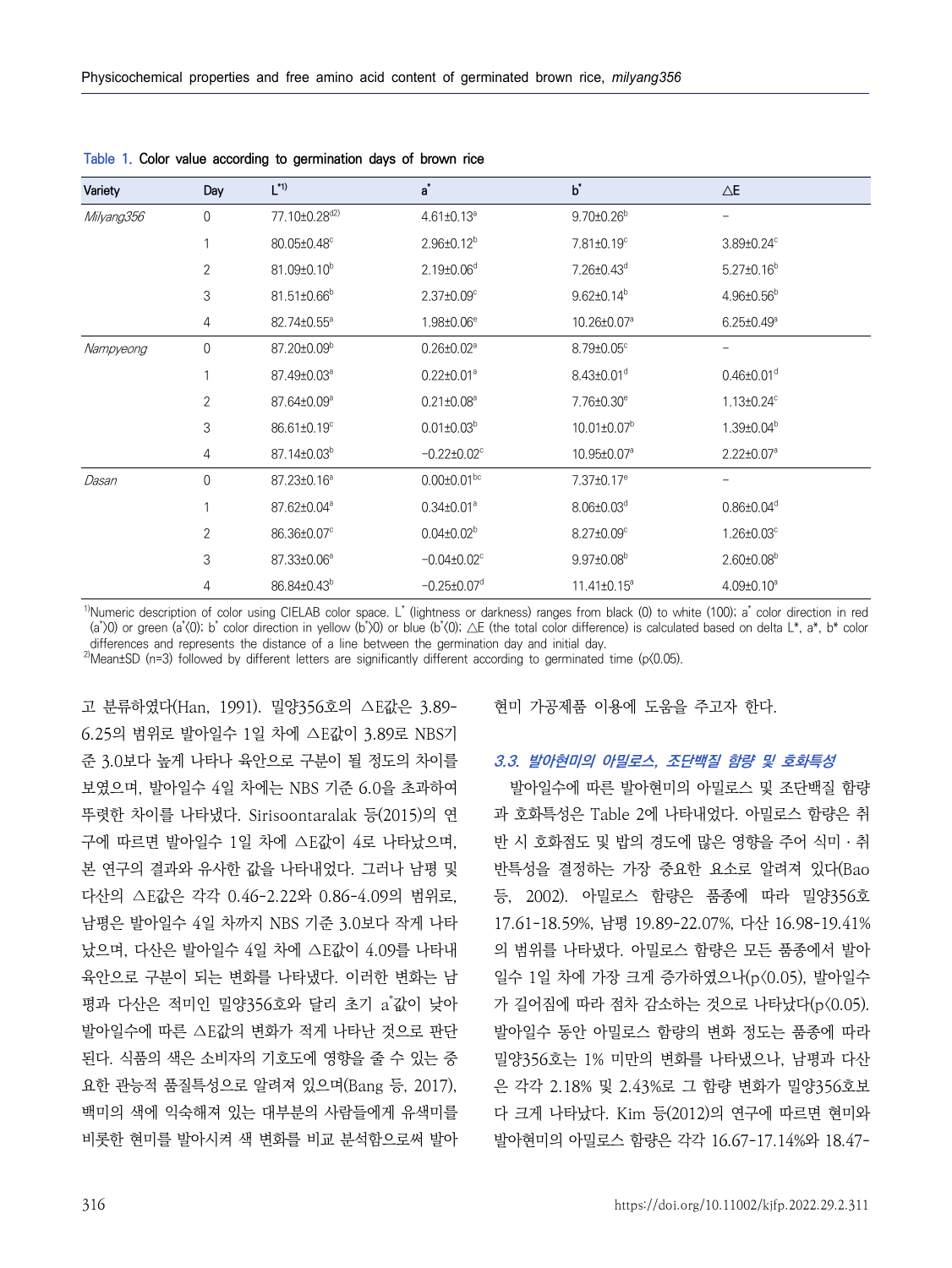| Variety    | Dav                 | Amylose                        | Crude protein                | Paste viscosity               |                              |                              |                             |                              |  |  |
|------------|---------------------|--------------------------------|------------------------------|-------------------------------|------------------------------|------------------------------|-----------------------------|------------------------------|--|--|
|            |                     | content (%)                    | content (%)                  | Peak<br>(P, cP)               | Trough<br>(T, cP)            | Final<br>(F, cP)             | <b>Break</b><br>$(P-T, cP)$ | Setback<br>$(F-T, cP)$       |  |  |
| Milyang356 | 0                   | $17.61 \pm 0.12^{b1}$          | $9.44 \pm 0.03^e$            | 304.46±0.63 <sup>a</sup>      | 160.5±5.17 <sup>a</sup>      | 268.54±5.46 <sup>a</sup>     | 143.96±5.79 <sup>a</sup>    | 108.04±0.29 <sup>a</sup>     |  |  |
|            | 1                   | 18.06±0.07 <sup>ab</sup>       | 15.48±0.42 <sup>a</sup>      | 163.92±0.25 <sup>b</sup>      | 36.04±0.46 <sup>b</sup>      | 73.17±0.50 <sup>b</sup>      | 127.88±0.71 <sup>b</sup>    | 37.13±0.04 <sup>b</sup>      |  |  |
|            | 2                   | 18.39±0.61 <sup>a</sup>        | 12.88±0.01°                  | 30.46±3.38°                   | $3.75 \pm 0.08^{\circ}$      | $6.29 \pm 0.04^{\circ}$      | 26.71±3.30°                 | $2.54 \pm 0.04^{\circ}$      |  |  |
|            | 3                   | 18.59±0.26 <sup>a</sup>        | 13.97±0.06 <sup>b</sup>      | 12.55±0.13 <sup>d</sup>       | 2.25±0.08°                   | 3.29±0.04°                   | 10.30±0.04d                 | $1.04 \pm 0.04^d$            |  |  |
|            | $\overline{4}$      | 18.11±0.35 <sup>ab</sup>       | 10.35±0.02 <sup>d</sup>      | 7.04±0.04 <sup>e</sup>        | $1.83 \pm 0.00^{\circ}$      | $2.63 \pm 0.04^{\circ}$      | $5.21 \pm 0.04^d$           | $0.80 \pm 0.04$ <sup>d</sup> |  |  |
| Nampyeong  | $\mathsf{O}\xspace$ | 19.89±0.50 <sup>d</sup>        | 7.23±0.03 <sup>e</sup>       | 219.42±3.08 <sup>a</sup>      | 105.00±1.92 <sup>a</sup>     | 187.29±2.04 <sup>a</sup>     | 114.42±1.16 <sup>a</sup>    | 82.29±0.12 <sup>a</sup>      |  |  |
|            | 1                   | 22.07±0.26 <sup>a</sup>        | $11.75 \pm 0.12^a$           | 116.67±0.25 <sup>b</sup>      | 17.75±0.08 <sup>b</sup>      | 40.17±0.16 <sup>b</sup>      | 98.92±0.17 <sup>b</sup>     | 22.42±0.09 <sup>b</sup>      |  |  |
|            | $\overline{2}$      | $21.12 \pm 0.11$ <sup>bc</sup> | 10.97±0.05°                  | 29.00±0.58°                   | 3.79±0.04°                   | $5.59{\pm}0.09^{\circ}$      | 25.21±0.54°                 | 1.80±0.04°                   |  |  |
|            | 3                   | 21.50±0.26 <sup>b</sup>        | $11.53\pm0.03^b$             | $15.21 \pm 0.13$ <sup>d</sup> | $2.54 \pm 0.04^{\circ}$      | $3.50 \pm 0.08^d$            | 12.67±0.09 <sup>d</sup>     | $0.96 \pm 0.04^d$            |  |  |
|            | $\overline{4}$      | 20.80±0.30°                    | $9.59{\pm}0.06^d$            | 8.38±0.04 <sup>e</sup>        | $2.13 \pm 0.04^e$            | $3.04 \pm 0.04^d$            | $6.25 \pm 0.09^{\circ}$     | $0.92 \pm 0.09^d$            |  |  |
| Dasan      | 0                   | 17.87±0.26 <sup>b</sup>        | $8.19 \pm 0.07$ <sup>d</sup> | 309.34±2.59 <sup>a</sup>      | 152.34±2.33 <sup>a</sup>     | 238.75±2.75 <sup>a</sup>     | 157.58±4.92 <sup>a</sup>    | 86.42±0.42 <sup>a</sup>      |  |  |
|            | 1                   | 19.41±0.19 <sup>a</sup>        | 12.53±0.26 <sup>a</sup>      | 103.92±0.09 <sup>b</sup>      | 16.67±0.16 <sup>b</sup>      | 36.55±0.38 <sup>b</sup>      | 87.25±0.25 <sup>b</sup>     | 19.88±0.21 <sup>b</sup>      |  |  |
|            | 2                   | 19.28±0.08 <sup>a</sup>        | $11.02 \pm 0.09^b$           | 12.79±0.04°                   | $2.58 \pm 0.00$ <sup>c</sup> | $3.54 \pm 0.04^{\circ}$      | 10.21±0.04°                 | $0.96 \pm 0.04$ <sup>c</sup> |  |  |
|            | 3                   | 19.17±0.07 <sup>a</sup>        | $9.48 \pm 0.05$ <sup>c</sup> | 7.29±0.04 <sup>d</sup>        | $2.13 \pm 0.04$ <sup>c</sup> | $3.04 \pm 0.04$ <sup>c</sup> | $5.17 \pm 0.00^{\circ}$     | $0.92 \pm 0.00$ <sup>c</sup> |  |  |
|            | 4                   | 16.98±0.29°                    | $8.39 \pm 0.05$ <sup>d</sup> | $6.88 \pm 0.04^d$             | $2.71 \pm 0.04^{\circ}$      | $3.67 \pm 0.00$ °            | $4.17 \pm 0.09^{\circ}$     | $0.96 \pm 0.04^{\circ}$      |  |  |

**Table 2. Amylose and crude protein contents, and paste viscosity according to germination days of brown rice**

<sup>1)</sup>Mean $\pm$ SD (n=3) followed by different letters are significantly different according to germinated time (p $(0.05)$ .

18.85%로 현미에 비하여 발아현미의 함량이 높게 나타났 으며, 본 연구의 결과와 유사하였다(Kim 등, 2012). 조단 백질 함량은 품종에 따라 밀양356호 9.44-15.48%, 남평 7.23-11.75%, 다산 8.19-12.53%의 범위를 보였으며, 밀 양356호의 조단백질 함량이 다른 품종들과 비교하였을 때 더 높게 나타났다. 조단백질 함량은 발아일수에 따른 아밀 로스 변화처럼 발아가 시작된 후 모든 품종에서 발아일수 1일 차에 가장 큰 변화를 나타냈으며, 발아처리 후의 모든 시료에서 무처리 시료의 단백질 함량보다 높게 나타났다 (p<0.05). 이러한 단백질 함량 변화는 protease 효소 활성 증가, 효소 가수분해로 인해 유리아미노산이 방출됨으로써 더 많은 단백질이 합성되었거나, 호흡작용으로 인한 건조 중량이 감소하여 단백질 함량이 증가되었다고 보고된 바 있 다(Kim 등, 2001; Sibian 등, 2017).

발아일수에 따른 발아현미의 호화특성 최고점도(peak vis.), 최소점도(trough vis.), 최종점도(final vis.), 강하점 도(break vis.) 및 치반점도(setback vis.)를 측정하였으며,

모든 품종의 점도값들은 발아일수가 길어짐에 따라 감소하 였다(p<0.05). 이는 발아일수가 길어짐에 따라 전분의 구조 적 변화가 나타나 호화되기 쉬운 구조를 갖는 것으로 아밀 로오스 분자 간 수소결합이 붕괴되었거나, 이중나선의 공유 결합이 파괴되어 나타난 것으로 사료된다(Zavareze와 Dias, 2011). 밀양356호의 현미분은 최고점도, 최소점도, 최종점 도, 강하점도 및 치반점도가 각각 304.46 cP, 160.5 cP, 268.54 cP, 143.96 cP 및 108.04 cP로 나타났으며, 발아 일수 1일 차 발아현미부터 최고점도, 최소점도, 최종점도 및 치반점도 값들이 큰 폭으로 감소하였다. 호화 중 열과 전단 에 대한 저항성을 나타내는 강하점도는 높을 경우 식미가 양호하며(Lee 등, 2020a), 이를 이용하여 조리할 경우 부 드러운 질감으로 인해 노인 및 환자식과 같은 죽 요리에 유 용하다고 알려져 있다(Gayin 등, 2009). 밀양356호의 초 기 강하점도는 143.96 cP를 보였으며, 발아일수 1일 차에 그러나 발아일수 2일 차에는 26.71 cP로 강하점도가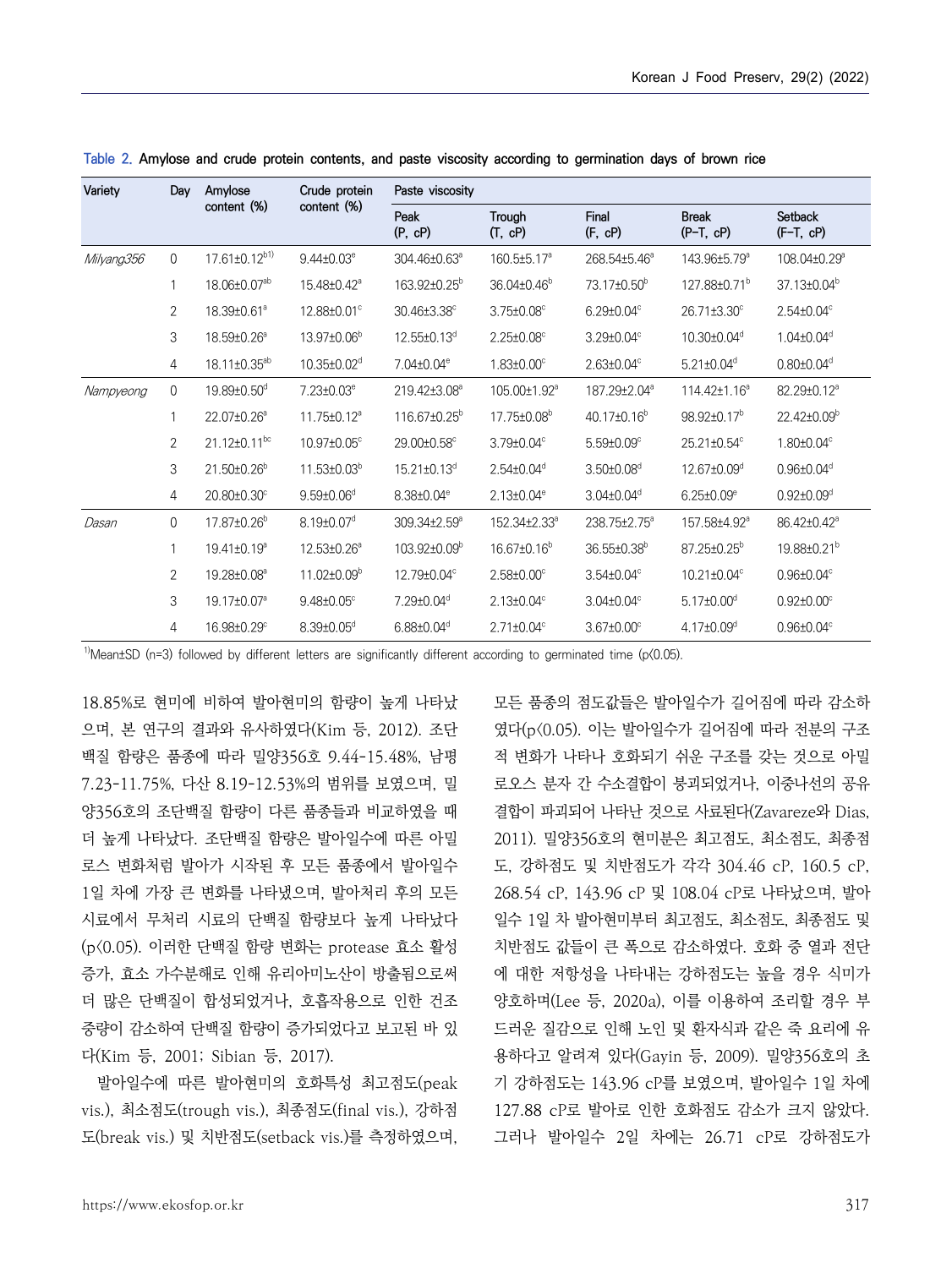101.17 cP나 감소하여 그 변화가 크게 나타났다. Hu 등 (2017)의 연구에 따르면 발아현미 적미의 강하점도가 다른 점도값들과 비교하였을 때 발아일수에 따른 변화가 늦게 나 타난다고 보고하였으며, 본 논문의 결과와 일치하였다(Hu 등, 2017). 이러한 결과를 바탕으로 밀양356호를 발아시켰 을 때 강하점도가 높게 유지되는 특성을 활용한다면 발아현 미을 죽류 등에 활용할 수 있을 것으로 사료된다.

### **3.4. 발아현미의 항산화능**

발아일수에 따른 발아현미의 항산화능은 Table 3에 나 타내었다. 항산화 활성은 DPPH 라디칼 소거 활성과 ABTS 라디칼 소거 활성방법으로 측정하여 IC<sub>50</sub>으로 나타냈으며, GAE/g, 다산 0.59-0.93 mg GAE/g의 범위로 나타났고,<br>총폴리페놀 화합물과 총플라보노이드 화합물 함량을 측정 수침에 의한 발아일수가 길어짐에 따라 발아현미의 총폴리 하였다. DPPH 라디칼 소거 활성은 품종에 따라 밀양356 호 0.60-3.42 mg/mL, 남평 1.64-2.24 mg/mL, 다산 1.24-3.46 mg/mL의 범위를 나타냈으며, ABTS 라디칼

소거 활성은 품종에 따라 밀양356호 0.23-1.13 mg/mL, 남평 0.66-1.26 mg/mL, 다산 0.55-1.25 mg/mL의 범위 를 나타냈다. 단미를 포함한 국내에서 육성된 10개 품종의 발아현미 항산화 활성을 비교한 연구에 따르면 품종에 따라 그 경향이 다르게 나타났으며(Lee 등, 2016), 본 연구의 결 과에서도 품종에 따라 그 경향이 다르게 나타났으나, 적미인 밀양356호의 항산화 활성이 남평과 다산보다 높게 나타났 다. 쌀의 총폴리페놀 화합물은 대부분 배유(endosperm), 배아(embryo) 및 미강(bran)에 존재한다고 알려져 있다 (Masisi 등, 2016). 총폴리페놀 화합물 함량은 품종에 따라 밀양356호 0.86-1.23 mg GAE/g, 남평 0.60-0.81 mg 수침에 의한 발아일수가 길어짐에 따라 발아현미의 총폴리 페놀 화합물 함량은 소폭 증가하였으며, 이는 발아로 인해 페놀화합물인 ferulic acid, p-coumaric acid, sinapinic acid 등의 성분들이 증가하였기 때문인 것으로 사료된다

**Table 3. Antioxidant capacities according to germination days of brown rice**

| Variety    | Day            | DPPH radical scavenging<br>activity (IC <sub>50</sub> , mg/mL) | ABTS radical scavenging<br>activity (IC <sub>50</sub> , mg/mL) | Total phenolic content<br>(mg GAE/g) | Total flavonoid content<br>(mg $CE/g$ ) |
|------------|----------------|----------------------------------------------------------------|----------------------------------------------------------------|--------------------------------------|-----------------------------------------|
| Milyang356 | $\overline{0}$ | $0.60 \pm 0.01$ <sup>d1)</sup>                                 | $0.23 \pm 0.00^{\circ}$                                        | $1.23 \pm 0.01^{\circ}$              | $0.87 \pm 0.04^a$                       |
|            | $\mathbf{1}$   | $1.10 \pm 0.01$ <sup>c</sup>                                   | $0.50 \pm 0.01$ <sup>d</sup>                                   | $0.86 \pm 0.01$ <sup>d</sup>         | $0.54 \pm 0.02$ <sup>d</sup>            |
|            | $\overline{2}$ | $1.14 \pm 0.01$ <sup>c</sup>                                   | $0.84 \pm 0.01^b$                                              | $0.86 \pm 0.01$ <sup>d</sup>         | $0.68 \pm 0.06$ <sup>c</sup>            |
|            | 3              | $3.30\pm0.05^{\rm b}$                                          | 1.13±0.04 <sup>a</sup>                                         | $0.97 \pm 0.01$ °                    | $0.65 \pm 0.01$ °                       |
|            | 4              | $3.42 \pm 0.05^{\circ}$                                        | $0.63 \pm 0.00$ <sup>c</sup>                                   | $1.08 \pm 0.01^b$                    | $0.80 \pm 0.05^{\circ}$                 |
| Nampyeong  | 0              | $2.24 \pm 0.02$ <sup>a</sup>                                   | $0.66 \pm 0.01$ <sup>e</sup>                                   | $0.60 \pm 0.01$ <sup>e</sup>         | $0.55 \pm 0.01$ °                       |
|            | $\mathbf{1}$   | $2.05 \pm 0.02^b$                                              | $1.07 \pm 0.02^b$                                              | $0.68 \pm 0.02$ <sup>d</sup>         | $0.62 \pm 0.03^b$                       |
|            | 2              | $1.64 \pm 0.02^d$                                              | $0.91 \pm 0.02$ <sup>c</sup>                                   | $0.70 \pm 0.01$ °                    | $0.63 \pm 0.04^b$                       |
|            | 3              | 1.90±0.01°                                                     | $0.82 \pm 0.01$ <sup>d</sup>                                   | $0.78 \pm 0.01^{\circ}$              | $0.67 \pm 0.04^{ab}$                    |
|            | 4              | $2.05 \pm 0.01^b$                                              | $1.26 \pm 0.03^{\circ}$                                        | $0.81 \pm 0.01^{\circ}$              | $0.71 \pm 0.02^{\circ}$                 |
| Dasan      | 0              | $1.43 \pm 0.00$ <sup>c</sup>                                   | $0.57 \pm 0.01$ <sup>d</sup>                                   | $0.59 \pm 0.01$ <sup>e</sup>         | $0.57 \pm 0.04$ <sup>bc</sup>           |
|            |                | $1.33 \pm 0.01$ <sup>d</sup>                                   | $0.55 \pm 0.01$ <sup>d</sup>                                   | $0.64 \pm 0.00$ <sup>d</sup>         | $0.53{\pm}0.05^{\circ}$                 |
|            | $\overline{2}$ | $1.24 \pm 0.00^e$                                              | $0.84 \pm 0.02$ <sup>c</sup>                                   | $0.72 \pm 0.01$ °                    | $0.60 \pm 0.01$ <sup>bc</sup>           |
|            | 3              | $3.00 \pm 0.05^{\circ}$                                        | $1.04 \pm 0.02^b$                                              | $0.84 \pm 0.00^{\circ}$              | $0.62 \pm 0.04^b$                       |
|            | 4              | $3.46 \pm 0.04^{\circ}$                                        | $1.25 \pm 0.03^{\circ}$                                        | $0.93 \pm 0.00^{\circ}$              | $0.86 \pm 0.04^{\circ}$                 |
| Standards  | Ascorbic acid  | 0.026±0.001                                                    |                                                                |                                      |                                         |
|            | Trolox         |                                                                | $0.005 \pm 0.000$                                              |                                      |                                         |

<sup>1)</sup>Mean±SD (n=3) followed by different letters are significantly different according to germinated time (p $(0.05)$ .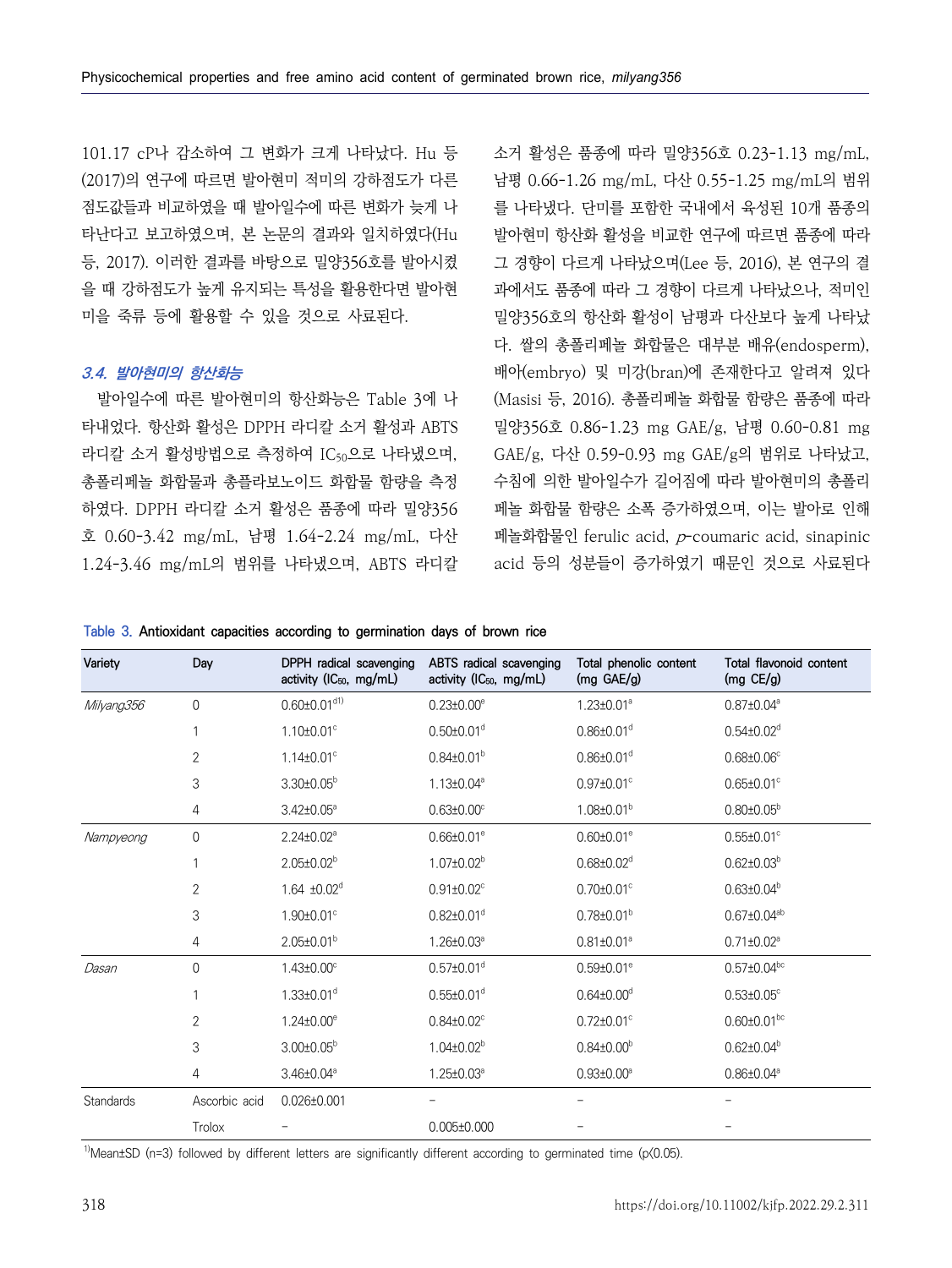(Tian 등, 2005). Moongngarm과 Saetung(2010)에 따 르면 2일간 수침하였을 때 발아현미의 총폴리페놀 화합물 함량은 0.84 mg GAE/g으로 밀양356호의 발아일수 2일 차 0.86 mg GAE/g과 유사한 값을 나타내었다. 총플라보 노이드 화합물 함량은 품종에 따라 밀양356호 0.54-0.87 mg CE/g, 남평 0.55-0.71 mg CE/g, 다산 0.53-0.86 mg CE/g의 범위를 나타냈으며, 총폴리페놀 화합물의 함량 과 유사한 함량 변화를 나타내었다. 수침 전 밀양356호의 총폴리페놀 화합물과 총플라보노이드 화합물의 함량은 각 각 1.23 mg GAE/g과 0.87 mg CE/g으로 나타났으나, 수 침 처리에 의해 총폴리페놀과 총플라보노이드 화합물 함량 이 감소하였다가 점차 증가하는 것으로 나타났다. 이처럼 초기 수침에 의한 총폴리페놀 화합물과 총플라보노이드 화 합물 함량의 감소는 보호막으로 작용하는 왕겨(rice husk) 의 손실로 인한 영향 때문이거나(Hu 등, 2017), 수침 초기 에 6´-O-(E)-feruloyl-sucrose와 6´-O-(E)-sinapoylsucrose를 포함한 주요 가용성 페놀화합물이 미강(rice bran)으로부터 빠져나가 페놀화합물 함량이 감소하였던 것 으로 사료된다(Tian 등, 2004).

#### **3.5. 발아현미의 유리아미노산 함량**

발아일수에 따른 발아현미의 유리아미노산 함량은 Table 4에 나타내었다. 유리아미노산 분석은 γ-aminobutyric acid(GABA)를 포함한 18개 성분들을 분석하였으며, 머무 arginine, glycine, aspartic acid, glutamic acid, threonine, alanine, GABA, proline, cysteine, lysine, tyrosine, methionine, valine, isoleucine, leucine 및 phenylalanine 순으로 검출되었다. 밀양356호의 발아일 수 0일, 2일, 4일 차 및 표준품의 chromatogram은 Fig. 2에 나타냈으며, 발아일수가 길어짐에 따라 크로마토그램 에서 alanine과 GABA peak를 포함한 아미노산 성분들의 함량이 증가한 것을 확인할 수 있다.

총유리아미노산 함량은 품종에 따라 밀양356호 146.9- 1,131.3 mg/100 g, 남평 120.4-1,090.6 mg/100 g, 다 산 159.5-1,456.9 mg/100 g의 범위를 보였으며, 필수아 미노산 함량은 threonine, lysine, methionine, valine, isoleucine, leucine 및 phenylalanine의 합계로 품종에 따라 밀양356호 26.2-276.9 mg/100 g, 남평 17.5- 255.5 mg/100 g, 다산 36.0-344.1 mg/100 g의 범위를 보였다(Woo 등, 2006). 밀양356호 및 다산은 발아일수 3 일 차에 필수아미노산 함량이 각각 276.9 mg/100g 및 344.1 mg/100 g으로 가장 높게 나타났으나, 발아일수 4 일 차에는 각각 232.4 mg/100 g 및 286.4 mg/100 g으 로 감소하는 것으로 나타났다(p<0.05). 또한, 쌀의 제 1제 한 아미노산인 lysine은 영양균형적인 면에서 의미가 있다 고 알려져 있으며(Jung과 Chung, 2013), 품종별 함량은 밀양356호 6.3-39.8 mg/100 g, 남평 4.4-41.0 mg/100 g, 다산 9.3-58.4 mg/100 g의 범위를 나타냈으며, 발아일 수에 따라 필수아미노산 함량과 유사한 경향을 보였다.

름 시간(retention time)에 따라 histidine, serine, 을 때 GABA 함량이 149.03 mg/100 g으로 나타났으며, GABA는 발아현미에서 가장 주목받고 있는 물질 중 하나 로 눈큰흑찰(밀양263호)과 같은 씨눈의 크기가 큰 품종에 그 함량이 높은 것으로 보고되었으며(Park 등, 2015), 발 아일수가 길어짐에 따라 GABA 함량은 증가하였다 (Thitinunsomboon 등, 2013). 밀양356호는 발아일수 2 일 차에 GABA 함량이 100.7 mg/100 g으로 같은 기간 남 평 50.8 mg/100 g과 다산 54.4 mg/100 g의 함량을 비교 하였을 때 그 함량이 약 2배 정도로 차이가 크게 나타났다.<br>이러한 차이는 적미인 밀양356호의 발아세가 남평과 다산 보다 빠른 것에 기인한 것으로 판단된다(Anzala 등, 2006). Ohtsubo 등(2005)에 따르면 고시히카리(Oryza sativa L., cultivar Koshihikari)를 30℃에서 4일 동안 수침하였 본 연구결과와 비교하였을 때 발아일수 4일 차에 밀양356 호 133.8 mg/100 g, 다산 154.3 mg/100 g으로 유사하 게 나타났다. 이처럼 현미를 발아시켰을 때 생리활성물질이 증가하고, 그 과정이 비용이 적게 들고 간편하여 효과적인 가공법으로 알려져 있다(Cho 등, 2011). 따라서 밀양356 호는 짧은 발아일수 동안 높은 GABA 함량을 보여 기능성 발아현미로서 우수하다고 사료된다.

### **3.6. 항산화능 및 유리아미노산 함량과 색도의 상관성**

발아일수에 따라 발아현미의 항산화능과 유리아미노산 함량 간의 상관관계를 분석한 결과는 Table 5에 나타내었 다. DPPH 라디칼 소거 활성은 ABTS 라디칼 소거활성과 GABA 함량, 총유리아미노산 함량, 필수아미노산 함량과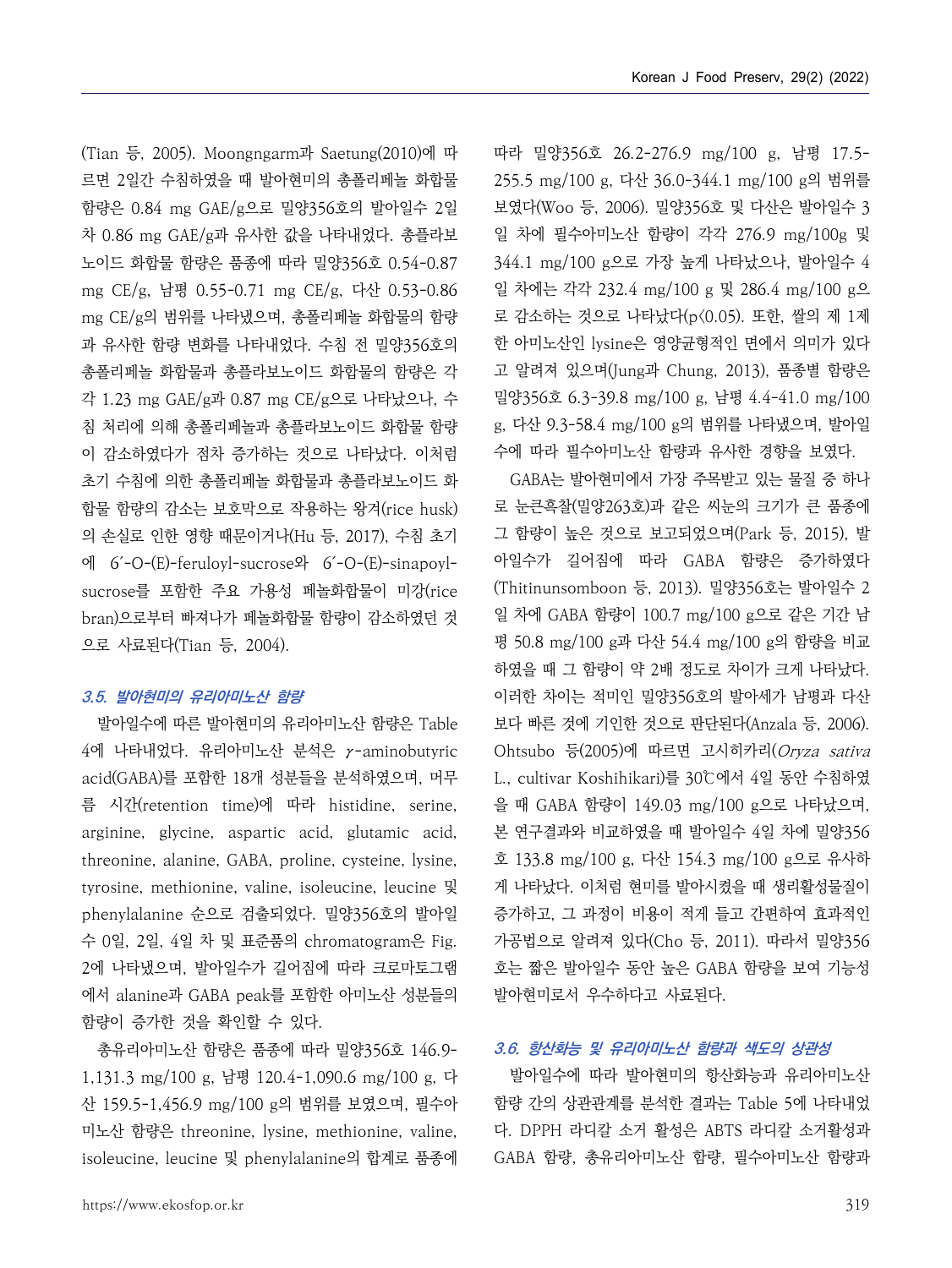|             | Milyang356                            |                                  |                                      |                                        |                               | Nampyeong                             |                                       |                                    | Dasan                         |                                 |                           |                           |                    |                                                   |                      |
|-------------|---------------------------------------|----------------------------------|--------------------------------------|----------------------------------------|-------------------------------|---------------------------------------|---------------------------------------|------------------------------------|-------------------------------|---------------------------------|---------------------------|---------------------------|--------------------|---------------------------------------------------|----------------------|
|             | $\pmb{0}$                             | $\mathbf{1}$                     | $\overline{2}$                       | 3                                      | 4                             | $\mathbf{0}$                          | $\mathbf{1}$                          | $\overline{2}$                     | 3                             | 4                               | $\mathbf{0}$              | $\mathbf{1}$              | $\overline{2}$     | 3                                                 | 4                    |
| His         | $2.0+$                                | 4.4 <sub>±</sub>                 | 14.6±                                | 13.5 <sub>±</sub>                      | 13.0 <sub>±</sub>             | $2.8 +$                               | $3.2 +$                               | $9.4 +$                            | 16.1 <sub>±</sub>             | 22.1 <sub>±</sub>               | 4.3 <sub>±</sub>          | $6.9+$                    | 14.1 <sub>±</sub>  | 28.7 <sub>±</sub>                                 | $25.0+$              |
|             | $0.4^{d3}$                            | $0.9^\circ$                      | 2.9 <sup>b</sup>                     | 0.2 <sup>a</sup>                       | $2.2^\circ$                   | 0.2 <sup>d</sup>                      | 0.0 <sup>d</sup>                      | 0.6 <sup>c</sup>                   | 1.0 <sup>b</sup>              | $3.2^a$                         | $0.4^\mathrm{e}$          | 0.6 <sup>d</sup>          | $0.1^\circ$        | $1.4^{\circ}$                                     | 2.0 <sup>b</sup>     |
| Ser         | 5.9 <sub>±</sub>                      | 12.2 <sub>±</sub>                | 30.01                                | 32.4 <sub>±</sub>                      | 14.2 <sub>±</sub>             | 4.3 <sub>±</sub>                      | $5.9 +$                               | 16.5 <sub>±</sub>                  | 29.9 <sub>±</sub>             | 34.7±                           | 6.1±                      | 11.0±                     | 23.4 <sub>±</sub>  | 39.0±                                             | 17.7 <sub>±</sub>    |
|             | 0.2 <sup>d</sup>                      | $0.1^\circ$                      | $1.1^{b}$                            | 1.6 <sup>a</sup>                       | $1.5^{\circ}$                 | 0.3 <sup>d</sup>                      | 0.0 <sup>d</sup>                      | $1.1^c$                            | 1.0 <sup>b</sup>              | $4.3^a$                         | $0.4^e$                   | 1.0 <sup>d</sup>          | 0.3 <sup>b</sup>   | 1.9 <sup>a</sup>                                  | $1.5^{\circ}$        |
| Arg         | 13.4 <sub>±</sub>                     | 17.8 <sub>±</sub>                | 60.5 <sub>±</sub>                    | 95.3 <sub>±</sub>                      | 54.8±                         | 13.2 <sub>±</sub>                     | 13.2 <sub>±</sub>                     | 35.9 <sub>±</sub>                  | 70.5 <sub>±</sub>             | 95.9 <sub>±</sub>               | 18.9 <sub>±</sub>         | 20.7 <sub>±</sub>         | 39.6±              | 108.8 <sub>±</sub>                                | 81.7 <sub>±</sub>    |
|             | 0.4 <sup>d</sup>                      | 0.3 <sup>d</sup>                 | $2.5^{\circ}$                        | 0.9 <sup>a</sup>                       | $5.1^\circ$                   | 0.3 <sup>d</sup>                      | 0.0 <sup>d</sup>                      | $2.2^{\circ}$                      | 3.1 <sup>b</sup>              | 11.8 <sup>a</sup>               | 2.2 <sup>d</sup>          | 2.0 <sup>d</sup>          | 0.3 <sup>c</sup>   | $6.5^{\circ}$                                     | 6.4 <sup>d</sup>     |
| Gly         | 4.6 <sub>±</sub>                      | 5.5±                             | 18.2 <sub>±</sub>                    | 21.9 <sub>±</sub>                      | 18.9±                         | 5.4 <sub>±</sub>                      | $3.2 +$                               | 8.5 <sub>±</sub>                   | 13.7 <sub>±</sub>             | 18.7 <sub>±</sub>               | $5.6+$                    | $5.6+$                    | 12.1 <sub>±</sub>  | 27.3 <sub>±</sub>                                 | $24.8 +$             |
|             | $0.2^{\circ}$                         | $0.0^\circ$                      | 0.8 <sup>b</sup>                     | 0.2 <sup>a</sup>                       | 2.9 <sup>b</sup>              | 0.1 <sup>d</sup>                      | 0.0 <sup>e</sup>                      | $0.4^\circ$                        | 0.8 <sup>b</sup>              | $2.4^{\circ}$                   | 0.6 <sup>d</sup>          | 0.7 <sup>d</sup>          | $0.1^\circ$        | $1.2^a$                                           | 1.7 <sup>b</sup>     |
| Asp         | 20.3 <sub>±</sub>                     | 18.4±                            | $53.2+$                              | 61.0±                                  | 41.4 <sub>±</sub>             | 14.7 <sub>±</sub>                     | 8.9 <sub>±</sub>                      | 21.9 <sub>±</sub>                  | 46.9±                         | 56.1±                           | 20.6 <sub>±</sub>         | 15.6 <sub>±</sub>         | 34.1 <sub>±</sub>  | 91.0±                                             | 55.9 <sub>±</sub>    |
|             | 0.1 <sup>d</sup>                      | 0.3 <sup>e</sup>                 | $1.2^{b}$                            | 0.2 <sup>a</sup>                       | 1.1 <sup>c</sup>              | 0.8 <sup>d</sup>                      | 0.0 <sup>d</sup>                      | 1.8 <sup>c</sup>                   | $1.1^{b}$                     | 8.0 <sup>a</sup>                | 3.1 <sup>d</sup>          | 1.7 <sup>d</sup>          | 1.7 <sup>c</sup>   | 2.6 <sup>a</sup>                                  | 5.0 <sup>b</sup>     |
| Glu         | $22.6+$                               | 24.6 <sub>±</sub>                | 44.2 <sub>±</sub>                    | 41.2 <sub>±</sub>                      | 44.0±                         | 18.1 <sub>±</sub>                     | 18.3 <sub>±</sub>                     | 30.9 <sub>±</sub>                  | 43.3 <sub>±</sub>             | 46.5±                           | 24.0 <sub>±</sub>         | 25.0 <sub>±</sub>         | 37.6 <sub>±</sub>  | 64.4±                                             | 43.4±                |
|             | 0.7 <sup>b</sup>                      | 4.0 <sup>b</sup>                 | 0.2 <sup>a</sup>                     | 2.6 <sup>a</sup>                       | $2.1^a$                       | 0.3 <sup>d</sup>                      | 0.4 <sup>d</sup>                      | $2.3^\circ$                        | 2.3 <sup>b</sup>              | 1.9 <sup>a</sup>                | 3.6 <sup>d</sup>          | 1.5 <sup>d</sup>          | $0.5^\circ$        | 4.9 <sup>a</sup>                                  | 0.0 <sup>b</sup>     |
| Thr         | 3.8 <sub>±</sub>                      | 6.1 <sub>±</sub>                 | $23.5+$                              | 26.4 <sub>±</sub>                      | 21.1 <sub>±</sub>             | 2.6 <sub>±</sub>                      | 3.4 <sub>±</sub>                      | $9.8 +$                            | 16.8 <sub>±</sub>             | 23.1 <sub>±</sub>               | 4.8 <sub>±</sub>          | 6.6 <sub>±</sub>          | 14.4 <sub>±</sub>  | 33.0 <sub>±</sub>                                 | 26.7 <sub>±</sub>    |
|             | 0.1 <sup>e</sup>                      | 0.1 <sup>d</sup>                 | 0.8 <sup>b</sup>                     | 0.2 <sup>a</sup>                       | $1.4^\circ$                   | 0.1 <sup>d</sup>                      | 0.0 <sup>d</sup>                      | 0.5 <sup>c</sup>                   | 0.5 <sup>b</sup>              | 3.0 <sup>a</sup>                | 0.4 <sup>d</sup>          | 0.6 <sup>d</sup>          | $0.0^\circ$        | 1.6 <sup>a</sup>                                  | 2.3 <sup>b</sup>     |
| Ala         | 8.3 <sub>±</sub>                      | 19.1 <sub>±</sub>                | 103.6±                               | 67.6±                                  | 87.5±                         | $5.9 +$                               | 9.4 <sub>±</sub>                      | 32.6 <sub>±</sub>                  | 39.7 <sub>±</sub>             | 64.9±                           | 9.0±                      | 16.2 <sub>±</sub>         | 45.2 <sub>±</sub>  | 71.9±                                             | 77.4 <sub>±</sub>    |
|             | 0.4 <sup>e</sup>                      | 0.1 <sup>d</sup>                 | $1.4^a$                              | $0.1^\circ$                            | 5.0 <sup>b</sup>              | 0.3 <sup>d</sup>                      | 0.1 <sup>d</sup>                      | $2.2^{\circ}$                      | $1.1^{b}$                     | 6.6 <sup>a</sup>                | 0.8 <sup>d</sup>          | $1.4^\circ$               | $2.1^{b}$          | 3.2 <sup>a</sup>                                  | 7.6 <sup>a</sup>     |
| <b>GABA</b> | 16.7 <sub>±</sub>                     | 27.2 <sub>±</sub>                | 100.7 <sub>±</sub>                   | 105.6 <sub>±</sub>                     | 133.8±                        | 12.4 <sub>±</sub>                     | 12.6 <sub>±</sub>                     | 50.8 <sub>±</sub>                  | 76.4±                         | 117.7 <sub>±</sub>              | 10.9 <sub>±</sub>         | 22.0±                     | 54.4 <sub>±</sub>  | 130.5 <sub>±</sub>                                | 154.3 <sub>±</sub>   |
|             | 0.9 <sup>d</sup>                      | $3.3^\circ$                      | 0.6 <sup>b</sup>                     | 0.3 <sup>b</sup>                       | 5.0 <sup>a</sup>              | 0.8 <sup>d</sup>                      | 0.3 <sup>d</sup>                      | $3.0^\circ$                        | 3.8 <sup>b</sup>              | $13.3^a$                        | 0.2 <sup>d</sup>          | $2.5^d$                   | $4.9^\circ$        | 1.4 <sup>b</sup>                                  | $13.5^{\circ}$       |
| Pro         | 2.7 <sub>±</sub>                      | 5.1 <sub>±</sub>                 | 27.3 <sub>±</sub>                    | 30.7 <sub>±</sub>                      | 28.3 <sub>±</sub>             | 3.3 <sub>±</sub>                      | $3.0+$                                | 10.7 <sub>±</sub>                  | 19.6 <sub>±</sub>             | 29.3 <sub>±</sub>               | 3.3 <sub>±</sub>          | $5.0+$                    | 14.5±              | 38.9 <sub>±</sub>                                 | 34.6±                |
|             | 0.1 <sup>d</sup>                      | $0.0^\circ$                      | 0.9 <sup>b</sup>                     | 0.6 <sup>a</sup>                       | 2.6 <sup>b</sup>              | 0.2 <sup>d</sup>                      | 0.0 <sup>d</sup>                      | $0.7^\circ$                        | 0.9 <sup>b</sup>              | 3.6 <sup>a</sup>                | 0.4 <sup>d</sup>          | 0.5 <sup>d</sup>          | $0.0^\circ$        | 1.8 <sup>a</sup>                                  | 3.1 <sup>b</sup>     |
| Cys         | 0.6 <sub>±</sub>                      | 1.5±                             | 6.1 <sub>±</sub>                     | 7.1 <sub>±</sub>                       | 2.6 <sub>±</sub>              | 1.2 <sub>±</sub>                      | $2.2 +$                               | $6.5+$                             | 11.4 <sub>±</sub>             | 13.4 <sub>±</sub>               | 1.6 <sub>±</sub>          | $2.0+$                    | 5.4 <sub>±</sub>   | 13.5 <sub>±</sub>                                 | 3.7 <sub>±</sub>     |
|             | 0.1 <sup>e</sup>                      | 0.1 <sup>d</sup>                 | 0.0 <sup>b</sup>                     | 0.3 <sup>a</sup>                       | $0.7^\circ$                   | 0.1 <sup>d</sup>                      | 0.0 <sup>d</sup>                      | $0.4^\circ$                        | 0.3 <sup>b</sup>              | $1.3^a$                         | 0.6 <sup>d</sup>          | 0.0 <sup>d</sup>          | $1.2^{b}$          | 0.9 <sup>a</sup>                                  | $0.3^\circ$          |
| Lys         | 6.3 <sub>±</sub>                      | 8.0±                             | 32.4±                                | 39.8±                                  | 29.7 <sub>±</sub>             | 4.4 <sub>±</sub>                      | 6.3 <sub>±</sub>                      | 18.3 <sub>±</sub>                  | 32.0±                         | 41.0±                           | 9.3 <sub>±</sub>          | 12.9 <sub>±</sub>         | 24.4 <sub>±</sub>  | 58.4±                                             | $42.8 +$             |
|             | $0.2^e$                               | 0.1 <sup>d</sup>                 | 0.1 <sup>b</sup>                     | 1.2 <sup>a</sup>                       | 1.6 <sup>c</sup>              | 0.1 <sup>d</sup>                      | 0.2 <sup>d</sup>                      | $1.2^{\circ}$                      | 0.5 <sup>b</sup>              | 4.6 <sup>a</sup>                | 0.7 <sup>d</sup>          | 0.9 <sup>d</sup>          | 1.5 <sup>c</sup>   | $2.2^{\circ}$                                     | 3.9 <sup>b</sup>     |
| Tyr         | 23.7 <sub>±</sub>                     | 46.4 <sub>±</sub>                | 222.6±                               | 332.4±                                 | 460.3±                        | 21.8 <sub>±</sub>                     | 37.2 <sub>±</sub>                     | 107.8±                             | 213.3 <sub>±</sub>            | 335.7±                          | 19.1 <sub>±</sub>         | 73.4±                     | 139.7 <sub>±</sub> | 498.9±                                            | 564.2±               |
|             | $0.2^e$                               | 1.0 <sup>d</sup>                 | $2.2^{\circ}$                        | 0.5 <sup>b</sup>                       | 0.6 <sup>a</sup>              | 0.5 <sup>d</sup>                      | 1.3 <sup>d</sup>                      | $5.2^{\circ}$                      | 5.5 <sup>b</sup>              | 35.3 <sup>a</sup>               | 0.9 <sup>e</sup>          | 3.2 <sup>d</sup>          | $1.2^\circ$        | $23.5^{b}$                                        | $54.2^\circ$         |
| Met         | $2.2 +$                               | 4.7 <sub>±</sub>                 | 19.5±                                | 23.1 <sub>±</sub>                      | 17.4 <sub>±</sub>             | 1.5±                                  | 3.1 <sub>±</sub>                      | 10.9 <sub>±</sub>                  | 19.7 <sub>±</sub>             | $26.1 \pm$                      | $2.6 +$                   | $5.2+$                    | 12.6±              | 32.6 <sub>±</sub>                                 | 26.0 <sub>±</sub>    |
|             | 0.1 <sup>e</sup>                      | 0.0 <sup>d</sup>                 | 0.6 <sup>b</sup>                     | 0.1 <sup>a</sup>                       | $0.6^\circ$                   | 0.2 <sup>d</sup>                      | 0.0 <sup>d</sup>                      | 0.8 <sup>c</sup>                   | 0.4 <sup>b</sup>              | 3.2 <sup>a</sup>                | 0.0 <sup>e</sup>          | 0.3 <sup>d</sup>          | 0.8 <sup>c</sup>   | 1.9 <sup>a</sup>                                  | 2.0 <sup>b</sup>     |
| Val         | 4.7 <sub>±</sub>                      | 10.01                            | 48.0±                                | 57.9 <sub>±</sub>                      | 48.5±                         | 3.2 <sub>±</sub>                      | 5.1 <sub>±</sub>                      | 19.4 <sub>±</sub>                  | 35.8±                         | 55.1 <sub>±</sub>               | $6.5+$                    | 10.3 <sub>±</sub>         | 26.7 <sub>±</sub>  | 71.0 <sub>±</sub>                                 | 60.0 <sub>±</sub>    |
|             | 0.2 <sup>d</sup>                      | $0.0^\circ$                      | 1.3 <sup>b</sup>                     | $0.4^{\circ}$                          | 1.6 <sup>b</sup>              | 0.2 <sup>d</sup>                      | 0.1 <sup>d</sup>                      | $1.7^\circ$                        | 1.3 <sup>b</sup>              | $6.4^a$                         | 0.5 <sup>d</sup>          | 0.8 <sup>d</sup>          | $0.7^\circ$        | $2.5^{\circ}$                                     | $5.2^b$              |
| lle         | 2.4 <sub>±</sub>                      | 5.3 <sub>±</sub>                 | 27.7 <sub>±</sub>                    | 32.4 <sub>±</sub>                      | 28.6 <sub>±</sub>             | 1.4 <sub>±</sub>                      | $2.5+$                                | $9.5 +$                            | 18.7 <sub>±</sub>             | $28.1 \pm$                      | 3.2 <sub>±</sub>          | 5.1 <sub>±</sub>          | 14.5 <sub>±</sub>  | 38.7 <sub>±</sub>                                 | 32.9 <sub>±</sub>    |
|             | 0.1 <sup>d</sup>                      | $0.0^\circ$                      | 0.8 <sup>b</sup>                     | 0.2 <sup>a</sup>                       | 2.4 <sup>b</sup>              | 0.1 <sup>d</sup>                      | 0.0 <sup>d</sup>                      | 0.6 <sup>c</sup>                   | 0.8 <sup>b</sup>              | 3.3 <sup>a</sup>                | 0.3 <sup>d</sup>          | 0.4 <sup>d</sup>          | 0.5 <sup>c</sup>   | 1.9 <sup>a</sup>                                  | 2.6 <sup>b</sup>     |
| Leu         | 4.3 <sub>±</sub>                      | 9.3 <sub>±</sub>                 | 47.7 <sub>±</sub>                    | 57.3 <sub>±</sub>                      | 49.7±                         | 2.7 <sub>±</sub>                      | 4.7 <sub>±</sub>                      | 17.3 <sub>±</sub>                  | 33.3 <sub>±</sub>             | 49.3 <sub>±</sub>               | $6.2 +$                   | 9.4 <sub>1</sub>          | 25.3 <sub>±</sub>  | 66.9±                                             | 57.3 <sub>±</sub>    |
|             | 0.3 <sup>d</sup>                      | $0.1^\circ$                      | 1.2 <sup>b</sup>                     | 0.1 <sup>a</sup>                       | 4.2 <sup>b</sup>              | 0.2 <sup>d</sup>                      | 0.0 <sup>d</sup>                      | $1.1^c$                            | 1.2 <sup>b</sup>              | 5.6 <sup>a</sup>                | 0.4 <sup>d</sup>          | 0.6 <sup>d</sup>          | 0.8 <sup>c</sup>   | 3.3 <sup>a</sup>                                  | 4.5 <sup>b</sup>     |
| Phe         | 2.5 <sub>±</sub>                      | 5.7 <sub>±</sub>                 | 31.1 <sub>±</sub>                    | 40.0 <sub>±</sub>                      | 37.4 <sub>±</sub>             | 1.7 <sub>±</sub>                      | 2.8 <sub>±</sub>                      | 11.4 <sub>±</sub>                  | 21.9 <sub>±</sub>             | 32.8±                           | 3.4 <sub>±</sub>          | $5.2+$                    | 16.0 <sub>±</sub>  | 43.5 <sub>±</sub>                                 | 40.6 <sub>±</sub>    |
|             | $0.1^\circ$                           | $0.0^\circ$                      | $1.7^{b}$                            | 0.6 <sup>a</sup>                       | 7.8 <sup>ab</sup>             | 0.2 <sup>d</sup>                      | 0.0 <sup>d</sup>                      | $0.7^\circ$                        | 1.2 <sup>b</sup>              | $4.1^a$                         | 0.3 <sup>d</sup>          | 0.4 <sup>d</sup>          | $0.3^\circ$        | $2.5^{\circ}$                                     | 2.2 <sup>b</sup>     |
| $TA^{(1)}$  | 1.6 <sup>e</sup>                      | 1.7 <sup>d</sup>                 | 146.9± 231.3± 910.7±<br>$20.1^\circ$ | 3.4 <sup>b</sup>                       | 1,085.6± 1,131.3±<br>$38.5^a$ | 4.2 <sup>d</sup>                      | 120.4± 145.0±<br>2.5 <sup>d</sup>     | 428.3±<br>$26.4^\circ$             | 759.3±<br>$21.6^{b}$          | $1,090.6\pm$<br>$122.1^{\circ}$ | 159.5±<br>$15.8^\circ$    | $19.0^\circ$              | 9.7 <sup>b</sup>   | 258.0± 553.9± 1,456.9± 1,369.1±<br>$65.2^{\circ}$ | $118.0^a$            |
| $EA^{2)}$   | 26.2 <sub>±</sub><br>1.2 <sup>d</sup> | 49.1 <sub>±</sub><br>$0.4^\circ$ | 229.8±<br>$6.5^b$                    | 276.9 <sub>±</sub><br>2.7 <sup>a</sup> | 232.4±<br>19.7 <sup>b</sup>   | 17.5 <sub>±</sub><br>1.0 <sup>d</sup> | 27.8 <sub>±</sub><br>0.4 <sup>d</sup> | 96.6 <sub>±</sub><br>$6.5^{\circ}$ | 178.3 <sub>±</sub><br>$5.9^b$ | 255.5±<br>30.2 <sup>a</sup>     | 36.0±<br>2.6 <sup>d</sup> | 54.5±<br>3.9 <sup>d</sup> | $4.6^\circ$        | 133.8± 344.1±<br>16.0 <sup>a</sup>                | 286.4±<br>$22.7^{b}$ |

**Table 4. Amino acid contents according to germination days of brown rice (mg/100 g)**

<sup>1)</sup>Total amino acid.

2)Essential amino acid (Thr+Lys+Met+Val+Ile+Leu+Phe).

3)Mean±SD (n=3) followed by different letters are significantly different according to germinated time (p(0.05).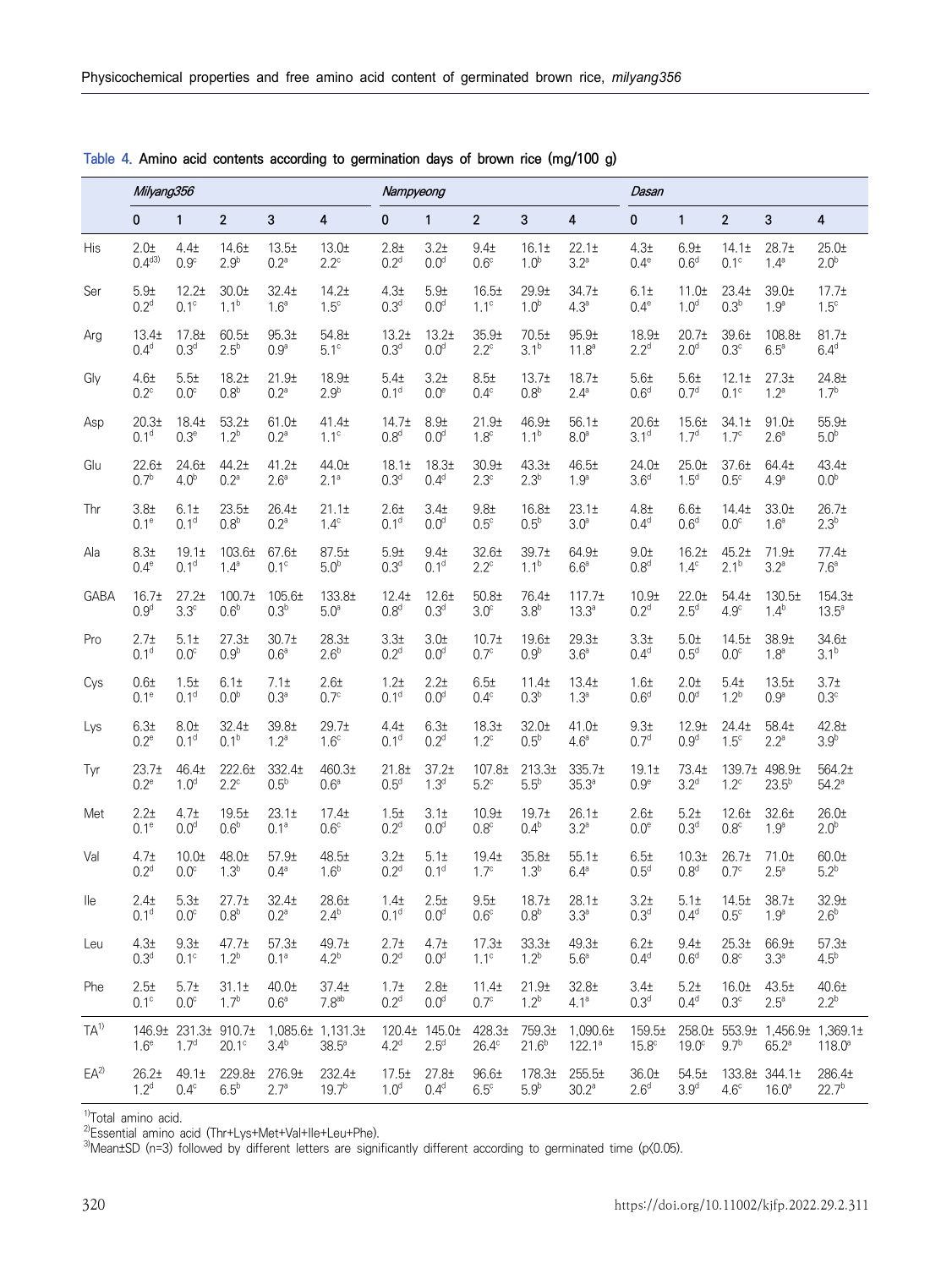

Fig. 2. HPLC chromatograms of standard compounds (A), germination for 0 day (B), 2 day (C), and 4 day (D) of *milyang356* brown **rice.** 1, His; 2, Ser; 3, Arg; 4, Gly; 5, Asp; 6, Glu; 7, Thr; 8, Ala; 9, GABA; 10, Pro; 11, Cys; 12, Lys; 13, Tyr; 14, Met; 15, Val; 16, Ile; 17, Leu; 18, Phe.

| Table 5. Correlation coefficients between antioxidant capacities (DPPH, ABTS, TPC, TFC), and amino acids (GABA, TA, EA) according |  |  |  |  |
|-----------------------------------------------------------------------------------------------------------------------------------|--|--|--|--|
| to germination days of brown rice                                                                                                 |  |  |  |  |

|             | DPPH <sup>1</sup> | <b>ABTS</b>  | <b>TPC</b> | <b>TFC</b> | <b>GABA</b> | <b>TA</b>  | EA         |
|-------------|-------------------|--------------|------------|------------|-------------|------------|------------|
| <b>DPPH</b> |                   | $0.611***2)$ | 0.178      | 0.256      | $0.715***$  | $0.720***$ | $0.676***$ |
| ABTS        |                   |              | $-0.160$   | 0.075      | $0.633***$  | $0.656***$ | $0.672***$ |
| <b>TPC</b>  |                   |              |            | $0.757***$ | $0.427**$   | $0.381**$  | $0.355*$   |
| <b>TFC</b>  |                   |              |            |            | $0.480**$   | $0.400**$  | $0.343*$   |
| GABA        |                   |              |            |            |             | $0.985***$ | $0.963***$ |
| <b>TA</b>   |                   |              |            |            |             |            | $0.991***$ |
| EA          |                   |              |            |            |             |            |            |

<sup>1)</sup>DPPH, 1,1-diphenyl-2-picrylhydrazyl; ABTS, 2,2'-azino-bis(3-ethylbenzthiazoline-6-sulfonic acid); TPC, total phenolic content; TFC, total flavonoid content; GABA, γ-aminobutyric acid; TA, total aminoacid; EA, essential amino acid (Thr+Lys+Met+Val+Ile+Leu+Phe).

2)\*Significant at p<0.05; \*\*significant at p<0.01; \*\*\*significant at p<0.001.

p<0.001 유의수준에서 높은 정의 상관관계(r=0.611, r= 0.715, r=0.720, r=0.676)를 보였으며, ABTS 라디칼 소 거 활성 또한 GABA 함량, 총유리아미노산 함량, 필수아 미노산 함량과 p<0.001 유의수준에서 정의 상관관계(r= 0.633-0.672)를 나타냈다. 특히 총폴리페놀 화합물 함량 은 총플라보노이드 화합물 함량과 상관계수가 p<0.001 유의 수준에서 0.757로 높은 정의 상관관계를 보였으며, GABA 함량, 총유리아미노산 함량과 p<0.01 유의 수준에서 정의 상관관계(r=0.427, r=0.381)를 나타내었다. 총플라보노이 드 화합물 함량의 경우 GABA 함량, 총유리아미노산 함량과 p<0.05 유의수준에서 정의 상관관계(r=0.480, r=0.400)를 보였다. GABA 함량은 총유리아미노산, 필수아미노산 함량 과의 관계에서 유의적으로 증가하는 높은 상관성을 나타내 었다(p<0.001).

발아일수에 따라 발아현미의 색도와 항산화능 및 유리아 미노산 함량 간의 상관계수를 나타낸 결과는 Table 6에 나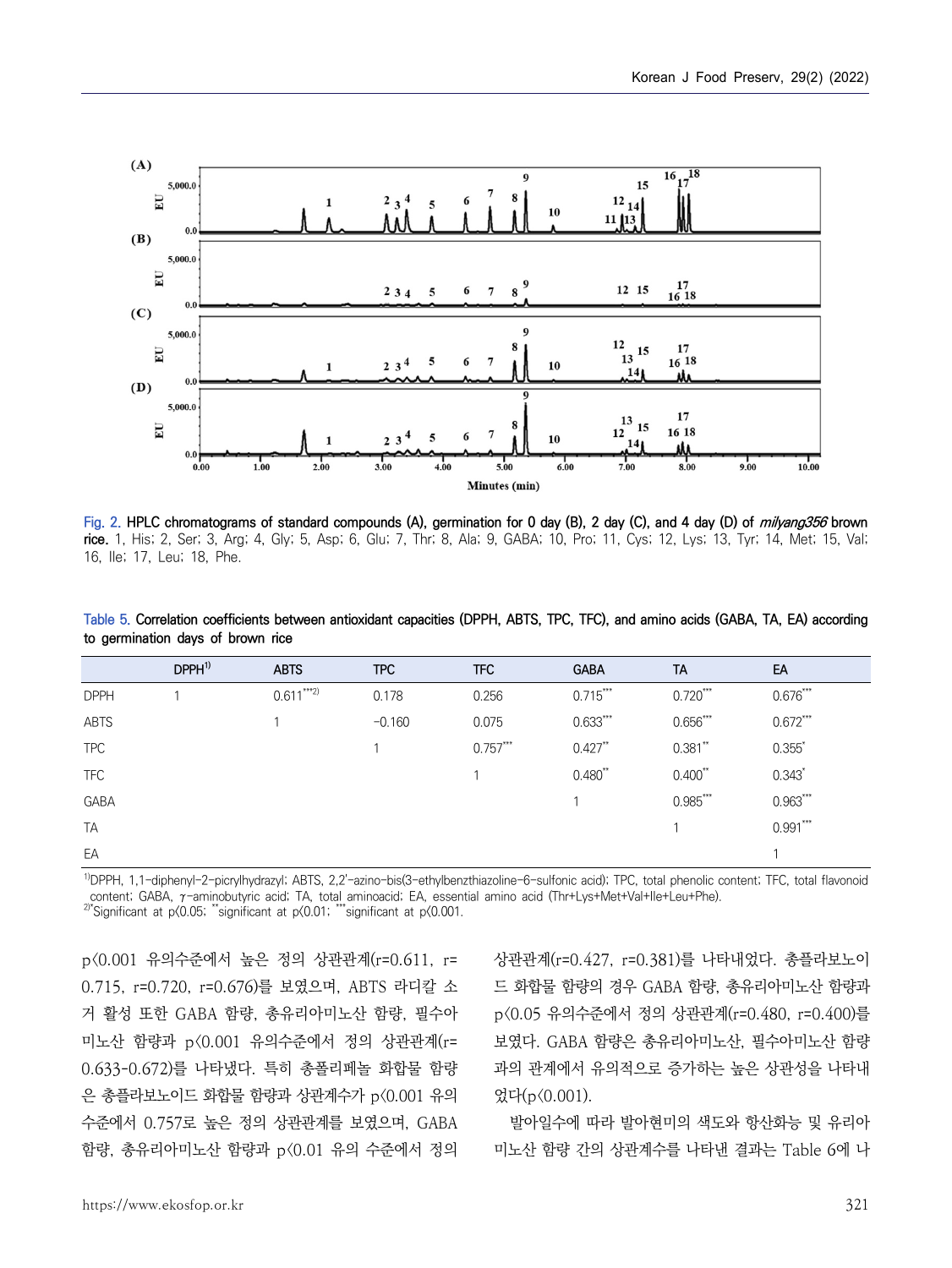|               | DPPH <sup>1</sup>     | <b>ABTS</b> | <b>TPC</b>  | <b>TFC</b>            | <b>GABA</b> | EA         | TA         |
|---------------|-----------------------|-------------|-------------|-----------------------|-------------|------------|------------|
| . *           | 0.263                 | $0.487***2$ | $-0.778***$ | $-0.355$ <sup>*</sup> | 0.024       | 0.048      | 0.066      |
| $a^*$         | $-0.298$ <sup>*</sup> | $-0.573***$ | $0.749***$  | 0.342                 | $-0.143$    | $-0.167$   | $-0.182$   |
| $b^*$         | $0.650***$            | $0.438**$   | $0.511***$  | $0.573***$            | $0.678***$  | $0.607***$ | $0.664***$ |
| $\triangle E$ | $0.466$ **            | $-0.051$    | $0.927***$  | $0.488$ **            | $0.631***$  | $0.543***$ | $0.557***$ |

**Table 6. Correlation coefficients between color values (L\*, a \*, b \*, △E) and antioxidant capacities (TPC, TFC, DPPH, ABTS), amino acids (GABA, TA, EA) according to germination days of brown rice**

<sup>1)</sup>DPPH, DPPH radical scavenging activity; ABTS, ABTS radical scavenging activity; TPC, total phenolic content; TFC, total flavonoid content; GABA, γ-aminobutyric acid; TA, total aminoacid; EA, essential amino acid (Thr+Lys+Met+Val+Ile+Leu+Phe); L \*, lightness; a \*, redness; b \*, yellowness; △E, total color difference.

<sup>2)\*</sup>Significant at p $(0.05;$  \*\*significant at p $(0.01;$  \*\*\*significant at p $(0.001;$ 

타내었다. 발아현미의 L 값은 총폴리페놀 화합물 함량과 1 p<0.001 유의수준에서 높은 부의 상관관계(r=-0.778)를 나 타냈으며, a 값의 경우 총폴리페놀 화합물 함량과 p<0.001 40 유의수준에서 높은 정의 상관관계(r=0.749)를 보였다. b 의 경우 ABTS 라디칼 소거 활성을 제외한 모든 항목에서 p<0.001 유의수준에서 높은 정의 상관관계(r=0.511-0.678) 를 보였으며, ∆E값은 총폴리페놀 화합물 함량과 매우 높은 정의 상관성(r=0.927)을 나타내었다. 이는 ∆E값과 phenolic acids류의 gallic acid, syringic acid 및 ferulic acid의 함량과 상관성이 높다는 연구와 유사하였다(Choi 등, 2018). 따라서 발아기간에 따라 발아현미의 전반적인 색도 차이를 활용하면 폴리페놀성 화합물의 함량을 예측하는 것이 가능 하여 발아현미의 이용에 도움이 될 것으로 사료된다.

# **4. 요약**

본 연구에서는 국내에서 육성된 초다수성 적미계통 밀양 356호와 일반계 및 초다수성 품종인 남평 및 다산의 발아일 수에 따른 발아현미의 품질특성을 측정하였으며, 그 결과값 들의 상관성을 조사하였다. 발아율은 발아일수 1일 차에 밀 양356호가 70%로 다른 품종들보다 초기 발아율이 높게 나 타냈다. 발아현미의 색도를 측정한 결과, 밀양356호는 발아 일수가 길어짐에 따라 L"값은 증가하였으나 a"값은 감소하였 ㅠㅠ ㅠㅠㅠㅠㅠㅠㅠㅠㅠㅠㅠㅠㅠㅠㅠㅠㅠㅠㅠㅠㅠㅠㅠㅠㅠㅠㅠㅠ 다. 또한, 밀양356호의 ∆E값은 발아일수 1일 차에 3.89를 나타내어 육안으로 구분될 정도로 색도 변화를 보였다. 아밀 로스 및 조단백질 함량은 모든 품종에서 발아일수 1일 차에 증가하였으나, 발아일수가 길어짐에 따라 점차 감소하였다 (p<0.05). 호화특성의 점도값들은 모든 품종에서 발아일수

\*값 르게 나타났으며, 총폴리페놀과 총플라보노이드 화합물 함 1일 차부터 큰 폭으로 감소하였으나, 밀양356호의 강하점도 는 발아일수 2일 차부터 감소한 것으로 나타났다. 항산화 활 성은 모든 품종에서 발아일수가 길어짐에 따라 그 경향이 다 량은 발아일수가 길어짐에 따라 증가하는 것으로 나타났다 (p<0.05). 총유리아미노산 및 GABA 함량은 모든 품종에서 발아일수가 길어짐에 따라 점차 증가하였으나, 필수아미노 산 함량은 밀양356호와 다산 품종에서 발아일수 3일 차에 각각 276.9 mg/100 g 및 344.1 mg/100 g으로 가장 높게 나타났다(p<0.05). 발아현미의 발아일수에 따른 품질 특성 결과의 상관관계를 분석한 결과, 항산화 활성은 GABA, 총 유리아미노산 함량 및 필수아미노산 함량과 높은 정의 상관 관계를 보였다. 총폴리페놀 화합물 함량의 경우 색도값이 L<sup>\*</sup> \* 값과는 부의 상관관계(r=-0.778)를, a゙값, b゙값과는 정의 상 관관계를 나타냈으며, 특히 ∆E값(r= 0.927)과는 매우 높은 정의 상관관계를 보였다. 이와 같은 결과를 토대로 밀양356 호 발아현미는 초기 발아율이 높아 상업적 효율이 좋고, 짧 은 발아 기간 동안 높은 GABA 등의 필수아미노산 함량과 생리활성이 뛰어나 호화특성을 고려하여 죽류 등 건강식 가 공식품 제조에도 적합할 것으로 보인다.

# **감사의 글**

본 연구는 농촌진흥청 연구사업(과제번호: PJ014279012022) 의 지원에 의해 이루어진 것이며 이에 감사드립니다.

### **Conflict of interests**

The authors declare no potential conflicts of interest.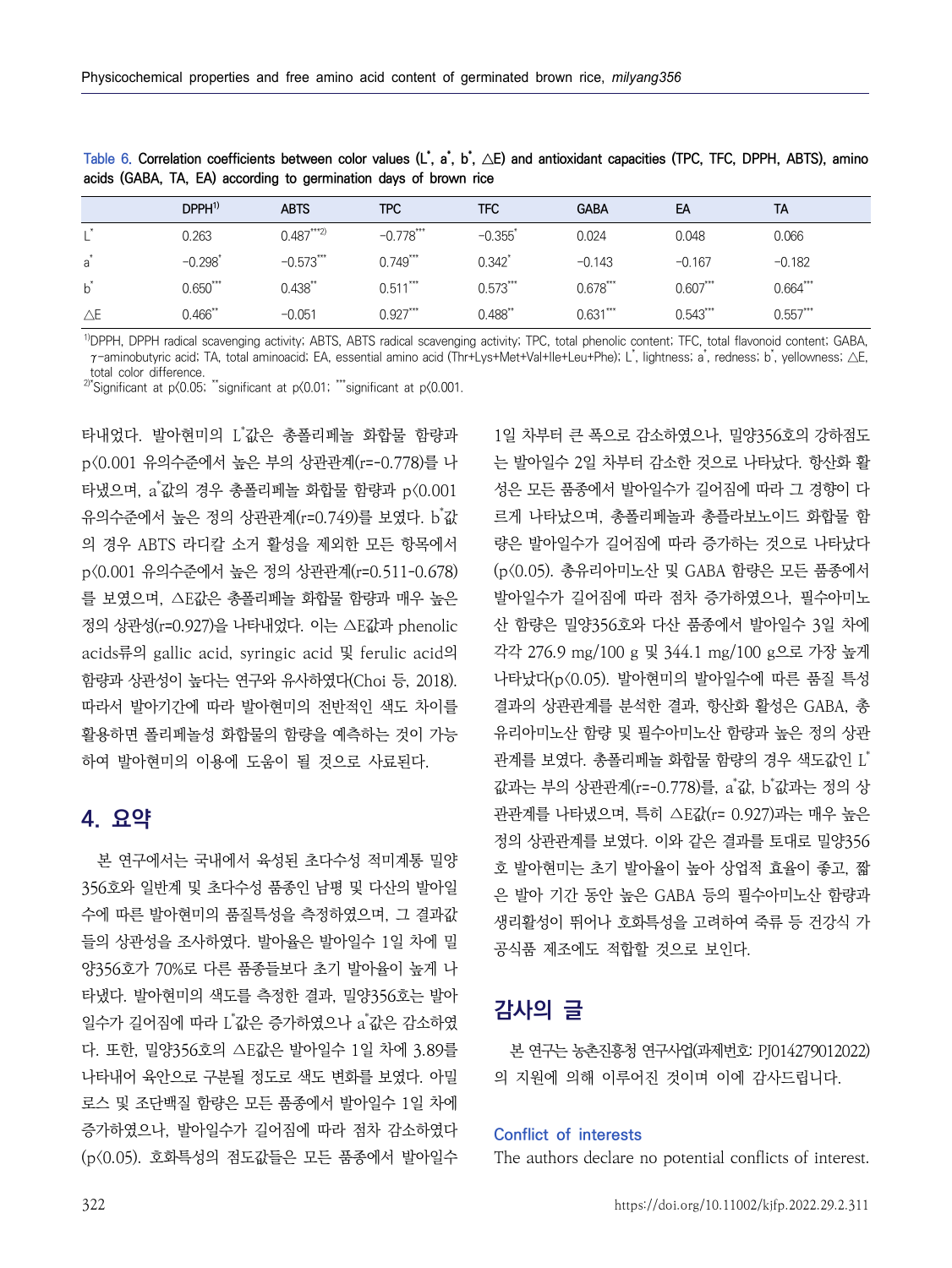### **Author contributions**

Conceptualization: Cho JH, Lee JY. Data curation: Seong GU, Kang JW. Formal analysis: Seong GU, Seo WD, Yang JY. Methodology: Seong GU, Seo WD, Yang JY. Validation: Kwon YH, Lee SM, Lee SB, Lee JH, Park DS. Writing - original draft: Seong GU. Writing - review & editing: Seong GU, Cho JH, Lee JY.

#### **Ethics approval**

This article does not require IRB/IACUC approval because there are no human and animal participants.

### **ORCID**

Gi-Un Seong (First author) https://orcid.org/0000-0002-8812-9671 Woo-Duck Seo https://orcid.org/0000-0001-7394-5636 Ji-Yeong Yang https://orcid.org/0000-0001-7141-8242 Ju-Won Kang https://orcid.org/0000-0001-7651-1307 Young-Ho Kwon https://orcid.org/0000-0002-1104-985X So-Myeong Lee https://orcid.org/0000-0001-9636-4260 Sais-Beul Lee https://orcid.org/0000-0001-6628-215X Jong-Hee Lee https://orcid.org/0000-0001-5750-112X Dong-Soo Park https://orcid.org/0000-0002-3386-5719 Jun-Hyeon Cho https://orcid.org/0000-0002-4238-7341 Ji-Yoon Lee (Corresponding author) https://orcid.org/0000-0001-6595-9798

# **References**

Anzala F, Morere-Le Paven MC, Fournier S, Rondeau

D, Limami AM. Physiological and molecular aspects of aspartate-derived amino acid metabolism during germination and postgermination growth in two maize genotypes differing in germination efficiency. J Exp Bot, 57, 645-653 (2006)

- Bang YS, Jang EH, Chung HJ. Quality and physicochemical characteristics of newly developed Sunsik products with germinated brown rice. Korean J Food Sci Technol, 49, 513-518 (2017)
- Bao JS, Sun M, Corke H. Analysis of the genetic behavior of some starch properties in indica rice (Oryza sativa L.): Thermal properties, gel texture, swelling volume. Theor Appl Genet, 104, 408-413 (2002)
- Blois MS. Antioxidant determinations by the use of a stable free radical. Nature, 181, 1199-1200 (1958)
- Capanzana MV, Buckle KA. Optimisation of germination conditions by response surface methodology of a high amylose rice (Oryza sativa) cultivar. LWT-Food Sci Technol, 30, 155-163 (1997)
- Cho D, Chung HJ, Cho HY, Lim ST. Health functions and utilization products of germinated brown rice. Food Sci Ind, 44, 76-86 (2011)
- Cho DH, Lim ST. Germinated brown rice and its bio-functional compounds. Food Chem, 196, 259-271 (2016)
- Cho DH, Park HY, Lee SK, Park J, Choi HS, Woo KS, Kim HJ, Sim EY, Ahn EK, Oh SK. Cooking and textural properties of specialty germinated brown rices. Korean J Food Sci Technol, 49, 575-583 (2017)
- Choi HD, Park YK, Kim YS, Chung CH, Park YD. Effect of pretreatment conditions on  $\gamma$ -<br>aminobutyric acid content of brown rice and germinated brown rice. Korean J Food Sci Technol, 36, 761-764 (2004)
- Choi S, Seo HS, Lee KR, Lee S, Lee J. Effect of cultivars and milling degrees on free and bound phenolic profiles and antioxidant activity of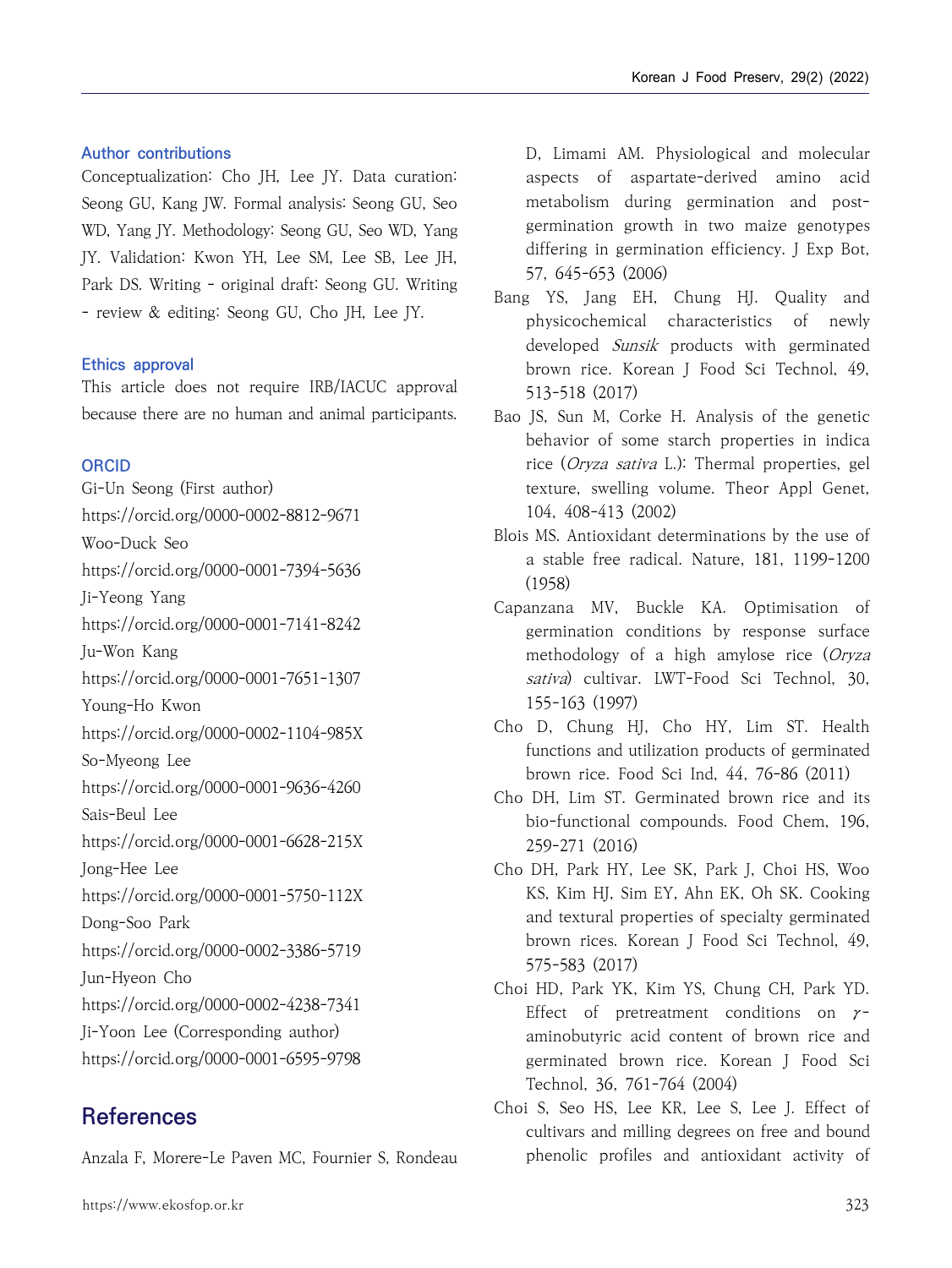black rice. Appl Biol Chem, 61, 49-60 (2018)

- Choi YM, Jeon GU, Kong SH, Lee JS. Changes in GABA content of selected specialty rice after germination. Food Eng Prog, 13, 154-158 (2009)
- Gayin J, Manful J, Johnson P. Rheological and sensory properties of rice varieties from improvement programmes in Ghana. Int Food Res J, 16, 167-174 (2009)
- Han E. Numerical principle of food color (II). Food Technol, 4, 41-46 (1991)
- Han HB, Lee HW, Kim BS, Kim CM, Woo HG, Jeong JH, Kim SM, Huh CK. Quality and antioxidant characteristics of 'Yakju' prepared with pigmented rice flour 'Nuruk'. Korean J Food Preserv, 28, 240-251 (2021)
- Han SI, Ra JE, Seo KH, Park JY, Seo WD, Park DS, Cho JH, Lee JH, Sim EY, Nam MH. Effects of physico-chemical treatment on 'Nunkeunhukchal' (black sticky rice with giant embryo) for the enhancement of GABA (γ-aminobutyric acid) contents. Korean J Crop Sci, 59, 398-405 (2014)
- Hu Z, Tang X, Liu J, Zhu Z, Shao Y. Effect of parboiling on phytochemical content, antioxidant activity and physicochemical properties of germinated red rice. Food Chem, 214, 285-292 (2017)
- Jeon HI, Song GS, Kim YS. Antioxidant activity of fractions and subfractions of red rice bran. J Korean Soc Food Sci Nutr, 48, 49-55 (2019)
- Jeong BG, Moon HG, Chun J. Water-soluble vitamin and GABA contents of brown rice affected by germination. J Korean Soc Food Sci Nutr, 48, 1359-1365 (2019)
- Juliano BO. A simplified assay for milled rice amylose. Cereal Sci Today, 16, 334-360 (1971)
- Jung HW, Chung HJ. Quality characteristics and amino acid content of cookies with GABAenhanced brown rice. J Korean Soc Food Sci Nutr, 42, 1813-1820 (2013)
- Jung HY, Lee DH, Baek HY, Lee YS. Pre-and post-germination changes in pharmaceutical

compounds of germinated brown rice. Korean J Crop Sci, 53, 37-43 (2008)

- Kim DJ, Oh SK, Lee JH, Yoon MR, Choi IS, Lee DH, Kim YG. Changes in quality properties of brown rice after germination. Korean J Food Sci Technol, 44, 300-305 (2012)
- Kim HJ, Park JY, Lee SK, Park HY, Cho D, Choi HS, Oh SK. Quality characteristics of rice cultivars suitable for rice beer. Korean J Crop Sci, 62, 113-117 (2017)
- Kim HR, Kwon YH, Kim JH, Ahn BH. Quality analysis of diverse rice species for rice products. Korean J Food Sci Technol, 43, 142-148 (2011)
- Kim HY, Yang CI, Choi YH, Won YJ, Lee YT. Changes of seed viability and physico-chemical properties of milled rice with different ecotypes and storage duration. Korean J Crop Sci, 52, 375-379 (2007)
- Kim KJ, Pyun YR, Cho EK, Lee SK, Kim SK. Kinetic studies on hydration of Akibare and *Milyang 23* brown rice. Korean J Food Sci Technol, 16, 297-302 (1984)
- Kim SL, Son YK, Son JR, Hur HS. Effect of germination condition and drying methods on physicochemical properties of sprouted brown rice. Korean J Crop Sci, 46, 221-228 (2001)
- Kwak JE, Lee JS, Yoon MR, Kim IH, Lee JH, Kim MJ, Lee CK, Kim BK, Kim WH. Changes of seed germination rate and lipid components in different brown rices during ageing. Korean J Food Nutr, 28, 933-940 (2015)
- Lamberts L, De Bie E, Vandeputte GE, Veraverbeke WS, Derycke V, De Man W, Delcour JA. Effect of milling on colour and nutritional properties of rice. Food Chem, 100, 1496-1503 (2007)
- Lee JY, Park HY, Lee BW, Park HS, Ahn EK, Kim MY, Lee YY, Kim MH, Lee BK, Kim HJ. Physicochemical properties of brown rice by cultivar for selection of cultivar suitable for making brown rice porridge. Korean J Food Nutr, 33, 204-209 (2020)
- Lee JY, Song YC, Lee JH, Jo Sm, Kwon YH, Park DS,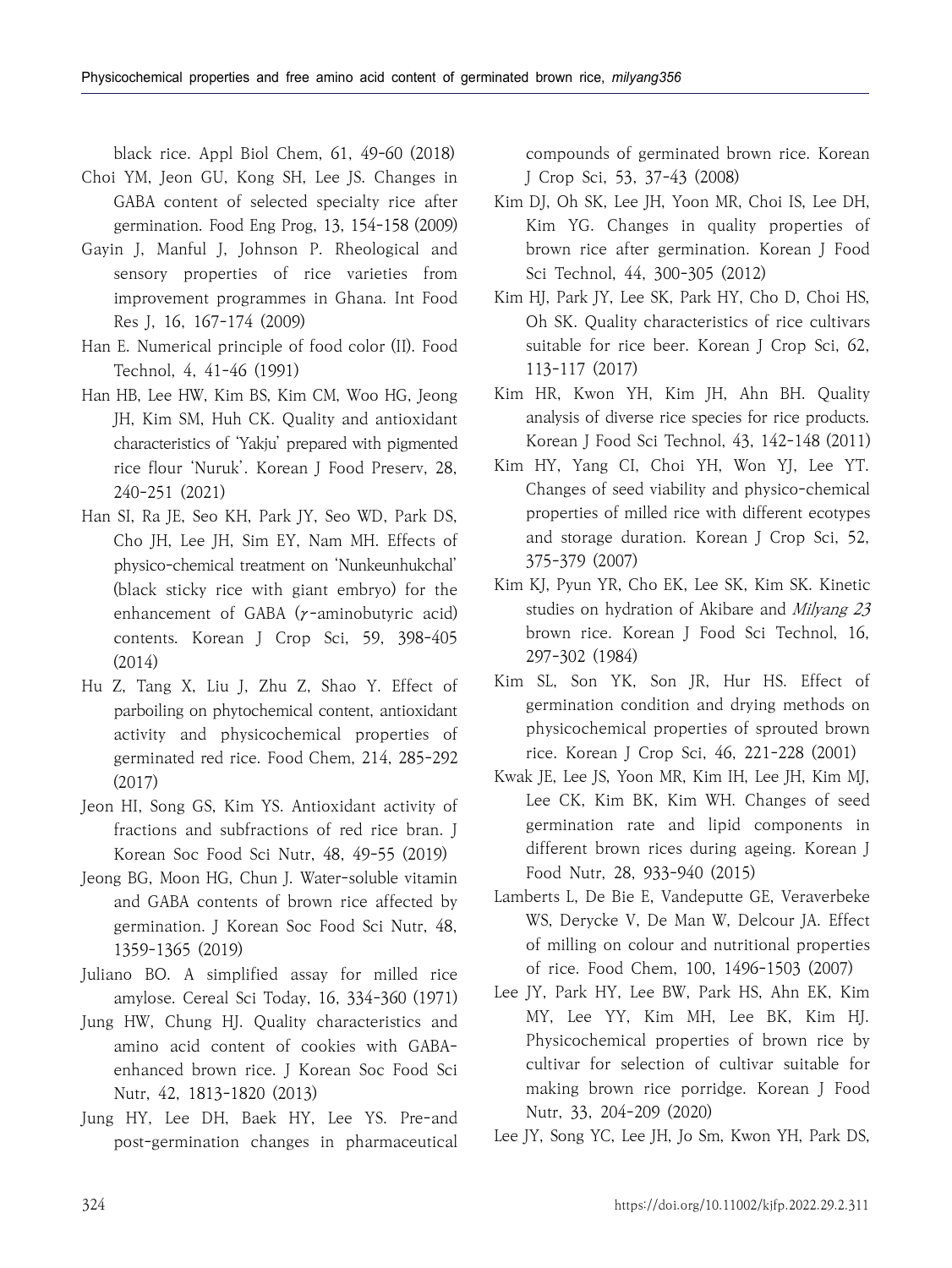Cho JH. 'Shingil (Milyang 317)', tongil-type variety specialized for rice flour. Korean J Breed Sci, 52, 502-510 (2020)

- Lee KH, Ham H, Kim HJ, Park HY, Sim EY, Oh SK, Kim WH, Jeong HS, Woo KS. Functional components and radical scavenging activity of germinated brown rice according to variety. Korean J Food Nutr, 29, 145-152 (2016)
- Lurstwut B, Pornpanomchai C. Image analysis based on color, shape and texture for rice seed (Oryza sativa L.) germination evaluation. Agric Nat Resour, 51, 383-389 (2017)
- Masisi K, Beta T, Moghadasian MH. Antioxidant properties of diverse cereal grains: A review on in vitro and in vivo studies. Food Chem, 196, 90-97 (2016)
- Moongngarm A, Saetung N. Comparison of chemical compositions and bioactive compounds of germinated rough rice and brown rice. Food Chem, 122, 782-788 (2010)
- Nam S, Kwon YR, Cho JH, Seo WD, Choi SW, Youn KS. Effect of roasting conditions on aromatic compounds and physicochemical characteristics of germinated aromatic rice (Oryza sativa L.-Miryang 302) tea. Korean J Food Preserv, 23, 673-679 (2016)
- Oh S, Lee MC, Choi YM, Lee S, Oh M, Ali A, Chae B, Hyun DY. Development of near-infrared reflectance spectroscopy (NIRS) model for amylose and crude protein contents analysis in rice germplasm. Korean J Plant Res, 30, 38-49 (2017)
- Oh SK. Development of rice varieties for processing and trend of food industry. Food Ind Nutr, 21, 8-14 (2016)
- Ohtsubo Ki, Suzuki K, Yasui Y, Kasumi T. Biofunctional components in the processed pregerminated brown rice by a twin-screw extruder. J Food Compos Anal, 18, 303-316 (2005)
- Park DS, Hwang UH, Park SK, Lee JH, Han SI, Cho JH, Lee JY, Oh SH, Jang KC, Seo WD, Shin DJ, Kim SY, Song YC, Yeo US, Park NB, Nam MH,

Lee JK. A waxy black giant embryo earley maturing rice variety 'Nunkenheugchal'. Korean J Breed Scid, 47, 68-74 (2015)

- Re R, Pellegrini N, Proteggente A, Pannala A, Yang M, Rice-Evans C. Antioxidant activity applying an improved ABTS radical cation decolorization assay. Free Radic Biol Med, 26, 1231-1237 (1999)
- Seong GU, Kang JW, Cho SM, Lee SB, Cho JH, Park DS, Kwon YH, Lee SM, Lee JY. Comparison of quality characteristics of 'Makgeolli' made using brown and white rice of 'Mirchal'. Korean J Food Preserv, 28, 790-798 (2021)
- Sibian MS, Saxena DC, Riar CS. Effect of germination on chemical, functional and nutritional characteristics of wheat, brown rice and triticale: A comparative study. J Sci Food Agric, 97, 4643-4651 (2017)
- Singleton VL, Orthofer R, Lamuela-Raventos RM. [14] Analysis of total phenols and other oxidation substrates and antioxidants by means of Folin-Ciocalteu reagent. Methods Enzymol, 299, 152-178 (1999)
- Sirisoontaralak P, Nakornpanom NN, Koakietdumrongkul K, Panumaswiwath C. Development of quick cooking germinated brown rice with convenient preparation and containing health benefits. LWT-Food Sci Technol, 61, 138-144 (2015)
- Song LS, Kim YH, Kim GP, Ahn KG, Hwang YS, Kang IK, Yoon SW, Lee J, Shin KY, Lee WY, Cho YS, Choung MG. Quantitative analysis of carbohydrate, protein, and oil contents of Korean foods using near-infrared reflectance spectroscopy. J Korean Soc Food Sci Nutr, 43, 425-430 (2014)
- Thitinunsomboon S, Keeratipibul S, Boonsiriwit A. Enhancing gamma-aminobutyric acid content in germinated brown rice by repeated treatment of soaking and incubation. Food Sci Technol Int, 19, 25-33 (2013)
- Tian S, Nakamura K, Cui T, Kayahara H. Highperformance liquid chromatographic determination